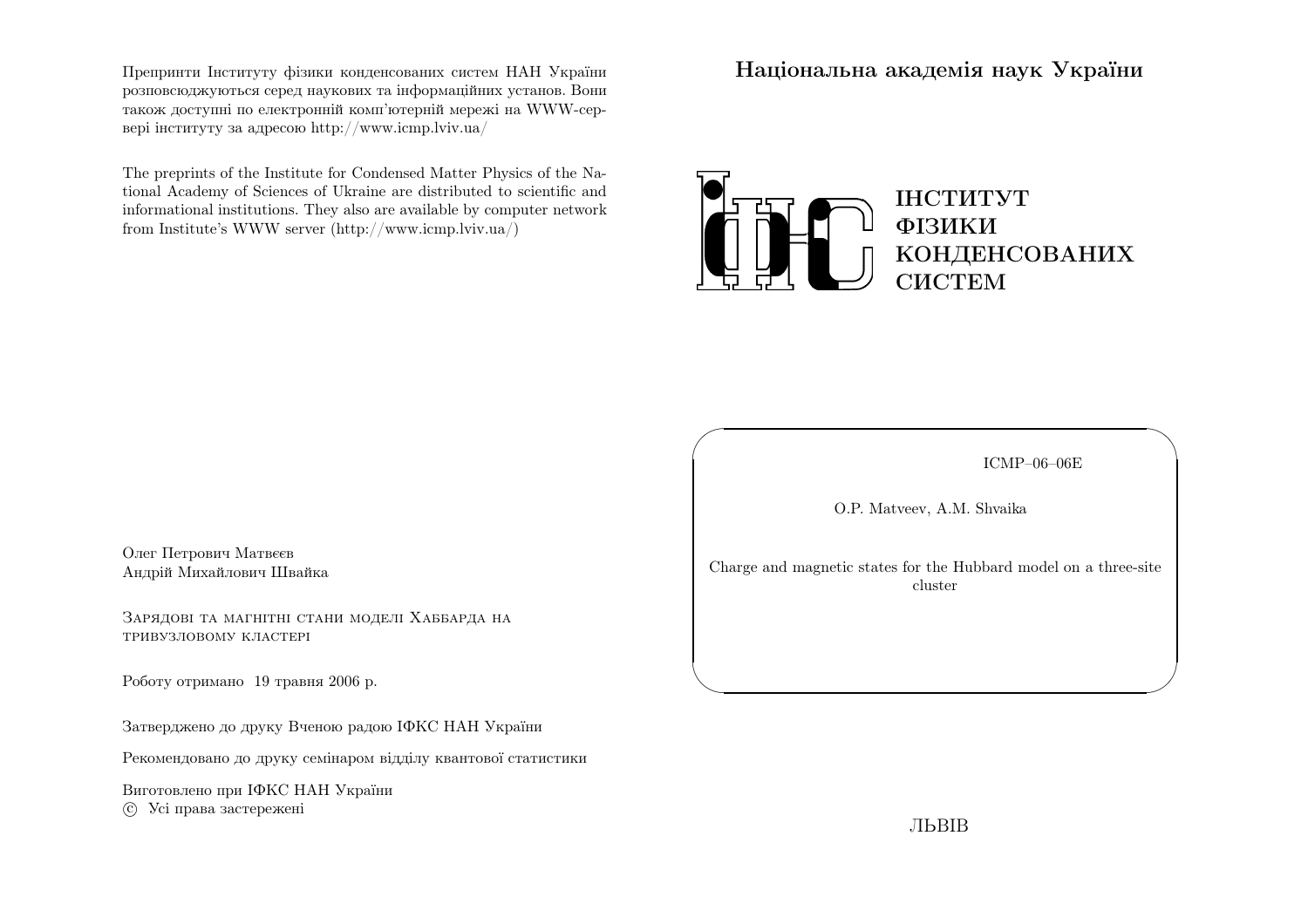## $\mathbf{V}\textcolor{blue}{\mu}$ к $:$  535.375.5 PACS: 71.10.Fd, 72.10.Di,74.25.Kc

## Зарядовi та магнiтнi стани моделi Хаббарда на тривузловому кластерi

## О.П. Матвєєв, А.М. Швайка

**Анотація.** Досліджується модель Хаббарда на кластерах малого розмiру. Методом функцiй Грiна розрахован<sup>i</sup> електронна, магнiтна i спiнова сприйнятливостi та дослiджена їх поведiнка при низьких температурах. Дослiджена температурна поведiнка сприйнятливостей для дво- та тривузлового кластерiв на краю та <sup>в</sup> центр<sup>i</sup> зони Брiллюена. Отримано, що якщо при заданiй концентрацiї основний стан <sup>є</sup> поляризований, то сприйнятливостi розбiгаються по законуКюрi i система переходить у магнiтовпорядкований стан при  $T=0.$ 

## Charge and magnetic states for the Hubbard model on <sup>a</sup> threesite cluster

## O.P. Matveev, A.M. Shvaika

Abstract. The Hubbard model for small size clusters is investigated. Using direct diagonalization of the small cluster Hamiltonian, an electronic, magnetic and spin susceptibilities are calculated and their behavior at low temperature is investigated. The temperature behavior of susceptibilities for two- and three-site clusters is investigated for both center and edge of the Brillouin zone. If at <sup>g</sup>iven concentration ground state is polarized, <sup>a</sup> susceptibilities diverge following the Courier law and systemis transformed to the magnetically ordered state at  $T = 0$ .

Подається <sup>в</sup> Журнал фiзичних дослiджень Submitted to Journal of Physical Studies

 $\odot$  Iнститут фiзики конденсованих систем  $2006$ Institute for Condensed Matter Physics <sup>2006</sup>

## 1. Introduction

Compounds with transition- and rare-earth metals (oxides, sulfides and other) possess an unique <sup>p</sup>hysical properties and attract great attention in the fields of practical applications and general-theoretical learning. Regarding the magnetic properties of such compounds, they are ferromagnetic, ferrimagnetic, antiferromagnetic. The peculiarity of some of them is in possibility of magnetic transitions which are followed by the change of magnetic-order type under the external influence. According to the electrical properties, transition- and rare-earth metal compounds may be divided into four groups: insulators, metals, compounds which possess <sup>a</sup> possibility of <sup>a</sup> metal-insulator transition (caused by external factors) with simultaneous change of the magnetic properties and a magneticdisordered compounds in which <sup>a</sup> metal-insulator transition takes <sup>p</sup>lace too. But at the same time, mechanisms of the exchange interactions at the metal-insulator transition in such compounds are investigated insufficiently and that is connected with the according of strong electron correlation. In this connection there is <sup>a</sup> need for the investigation of <sup>p</sup>hysics of such <sup>p</sup>henomena as ferromagnetism, antiferromagnetism etc. by using the Hubbard model.

The Hubbard model [1–3] was originally proposed for the description of correlations in narrow-band materials on <sup>a</sup> three-dimensional lattice. It takes into account the main system characteristics namely electron hopping and Coulomb interaction. Its two-dimensional version is often considered as the minimal model for describing the copper oxide <sup>p</sup>lanes in high- $T_c$  superconductors [4,5]. The one-dimensional Hubbard model has an exact solution in terms of the Bethe-Ansatz [6], displays Luttinger liquid and Mott insulator <sup>p</sup>hases and has received much attention [7]. In infinite dimensions an another exact solutions for Hubbard model were obtained within Dynamical Mean Field Theory [8].

In other dimensions, for which there are no exact solutions, <sup>a</sup> great variety of approximate treatments have been proposed in order to accommodate <sup>a</sup> suitable theoretical framework. In this connection, much efforts were used to obtain exact ground states of few electrons for the Hubbard model on <sup>a</sup> finite size cluster (see, Ref. [9] and references therein) from which the ground state energy for the low-dimensional cases can be estimated using <sup>a</sup> concept of dimensional scaling [10].

The last period has provided new motivations for the further investigations of the systems containing small number of particles confined in <sup>a</sup> device or unit, as for example in the case of quantum dots, quantumwell structures, mesoscopic systems, experimental entanglement, etc., for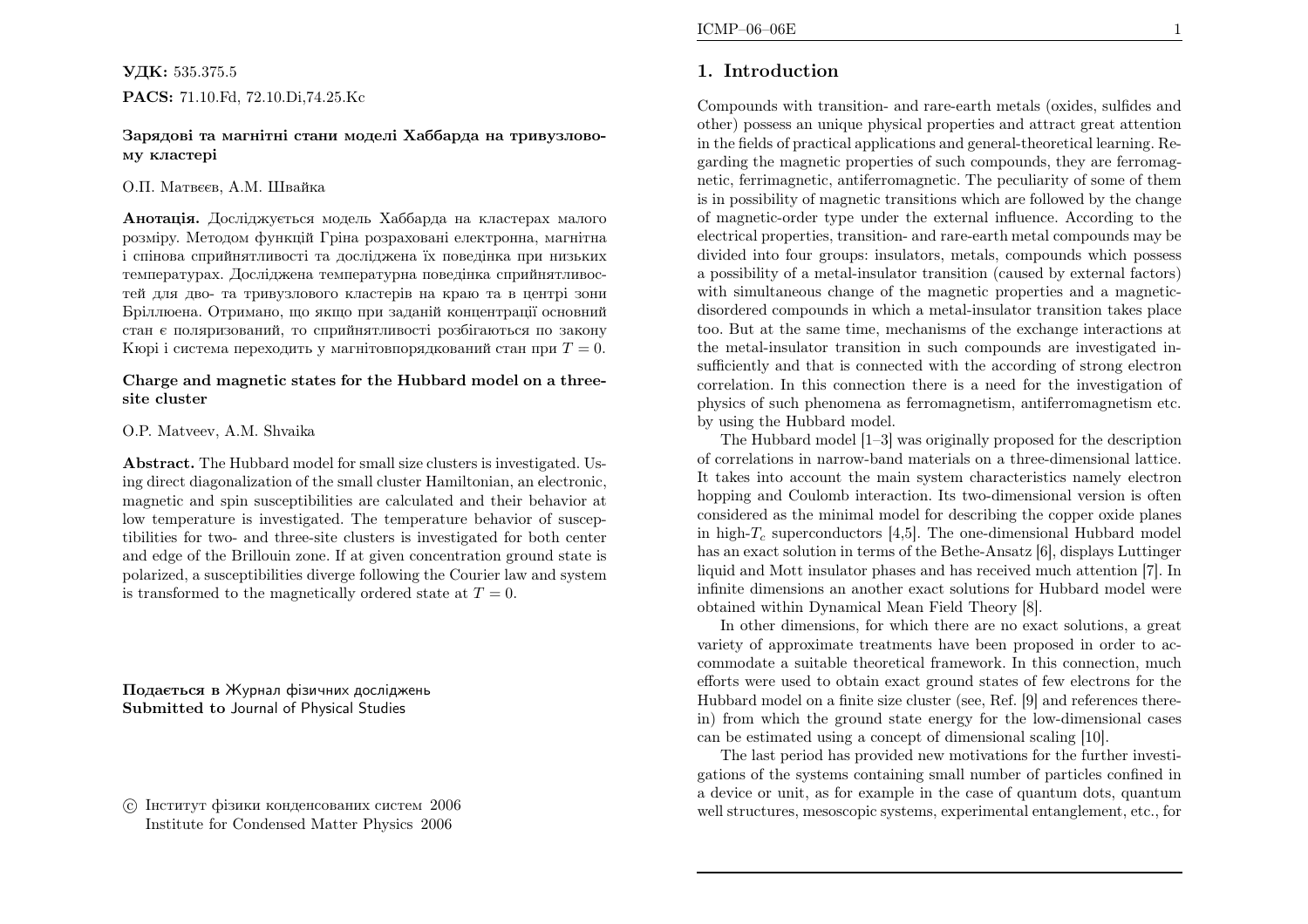which the knowledge of the ground state is not enough. Consideration of the excited states is much more complicated problem and at the moment it is studied in detail only for the two-site [11–13] and four-site [14] clusters. In Ref. [15] the linear chains and rings containing two to six atoms were studied numerically and it was found that with increase of the cluster size the thermodynamic properties of the model at half-filling approaches its one-dimensional limit whereas magnetic susceptibility shows clear even-odd effect in the very low temperature region.

As there is no direct interaction between spins in the Hubbard model, it is hard to predict <sup>a</sup> behavior of <sup>a</sup> spin system. Going out of the fact, that <sup>a</sup> susceptibility of spin system at zero temperature diverges following the Courier law [16], by means of calculating cluster susceptibilities and investigating their behavior at low temperatures, one can speculate about the system order. The problem is also interesting, because <sup>a</sup> <sup>p</sup>henomenon of the frustration (problem of spins mutual accommodation) is appearing in three-site case and it is worth investigating how it influences on <sup>a</sup> system ordering [17]. In particular, recently great attention was paid to the systems where the geometrical frustration exists, because an interesting <sup>p</sup>henomenon was discovered. Namely in compounds  $LiV<sub>2</sub>O<sub>4</sub>$  with polychlorine ions structure a strong fermion behavior is observed [18]. Also another polychlorine compound  $Y(\text{SC})\text{Mn}_2$  [19] exhibits a quantum spin-liquid behavior at low temperature. The influence of frustration is investigated for the Hubbard model on triangular lattice, which is <sup>a</sup> net of <sup>a</sup> tetrahedron edges in which an interactions betweenthe apexes (sites) are not the same: the hopping integral  $(t')$  between the sites of base of <sup>a</sup> tetrahedron is different then between the base site and the apex of a tetrahedron  $(t)$  [20]. It was shown that frustration due to non-local correlations suppresses short-range antiferromagnetic fluctuations and thereby assists the formation of heavy quasi-particles near half-filling. That is why <sup>a</sup> three-site cluster is investigated in presentedwork.

 The aim of this work is investigation of Hubbard model on <sup>a</sup> threesite cluster, namely calculation of the energy of the many-electron states and one-electron transitions, the charge and longitudinal and transverse spin susceptibilities, which will contain the information about charge and magnetic states of <sup>a</sup> system.

## 2. Method

In this work the direct calculation of the relevant Green's functions is carried out for investigation of susceptibilities of small size clusters (two-

and three-site) by means of the direct diagonalization of the Hamiltonian of <sup>a</sup> system. In such approac<sup>h</sup> the analytical expressions for magnetic and spin susceptibilities are determined in the case of two-site cluster. For tree-site cluster <sup>a</sup> numerical methods are used because the analytical expressions are too complicated. The theoretical derivation of <sup>a</sup> workformula is the same for both cases and is presented below.

By definition, the Green's function built on operators  $\hat{A}_{i\sigma}$ ,  $\hat{B}_{j\sigma'}$  is equal

$$
\mathcal{G}_{ij\sigma\sigma'}(\tau) = -\langle T\hat{A}_{i\sigma}(\tau)\hat{B}_{j\sigma'}(0)\rangle, \tag{1}
$$

where  $\hat{A}_{i\sigma}$ ,  $\hat{B}_{j\sigma'}$  are operators of the Bose or Fermi type, i and j are site indexes, and  $\sigma, \sigma' = (\uparrow, \downarrow).$ 

 In general, all operators act in some complete basis of many particle states and can be represented by the Hubbard operators

$$
\hat{A}_{i\sigma} = \sum_{pq} A_{i\sigma}^{pq} X^{pq}, \qquad \hat{B}_{j\sigma'} = \sum_{p'q'} B_{j\sigma'}^{p'q'} X^{p'q'}, \qquad (2)
$$

where  $p, q$  denote many particles states, then the Green's function can be expressed in terms of Green's functions constructed by the Hubbardoperators

$$
\mathcal{G}_{ij\sigma\sigma'}(\tau) = -\sum_{pqp'q'} A^{pq}_{i\sigma} B^{p'q'}_{j\sigma'} \langle TX^{pq}(\tau) X^{p'q'}(0) \rangle. \tag{3}
$$

Now, let us introduce a certain unitary transformation  $V^{p\bar{p}}$  which transforms the Hamiltonian of system to <sup>a</sup> diagonal form. Then, Hubbardoperators defined on initial basis  $|p\rangle$  are connected with the Hubbard operators defined on eigenstates by

$$
X^{pq} = |p\rangle\langle q| = \sum_{\tilde{p}\tilde{q}} V^{p\tilde{p}} (V^{q\tilde{q}})^{\dagger} |\tilde{p}\rangle\langle\tilde{q}| = \sum_{\tilde{p}\tilde{q}} V^{p\tilde{p}} (V^{q\tilde{q}})^{\dagger} X^{\tilde{p}\tilde{q}} \tag{4}
$$

and, respectively, the Green's function is equa<sup>l</sup>

$$
\mathcal{G}_{ij\sigma\sigma'}(\tau) = -\sum_{\substack{pqp'q'\\ \tilde{p}\tilde{q}\tilde{p}'\tilde{q}'}} A^{pq}_{i\sigma} B^{p'q'}_{j\sigma'} V^{p\tilde{p}} (V^{q\tilde{q}})^{\dagger} V^{p'\tilde{p}'} (V^{q'\tilde{q}'})^{\dagger}
$$

$$
\times \langle TX^{\tilde{p}\tilde{q}}(\tau) X^{\tilde{p}'\tilde{q}'}(0) \rangle.
$$
 (5)

By definition, the Heisenberg's representation for <sup>X</sup>-operators definedon eigenstates is reduced to [21]

$$
X^{\tilde{p}\tilde{q}}(\tau) = e^{(\lambda_{\tilde{p}} - \lambda_{\tilde{q}})\tau} X^{\tilde{p}\tilde{q}} \tag{6}
$$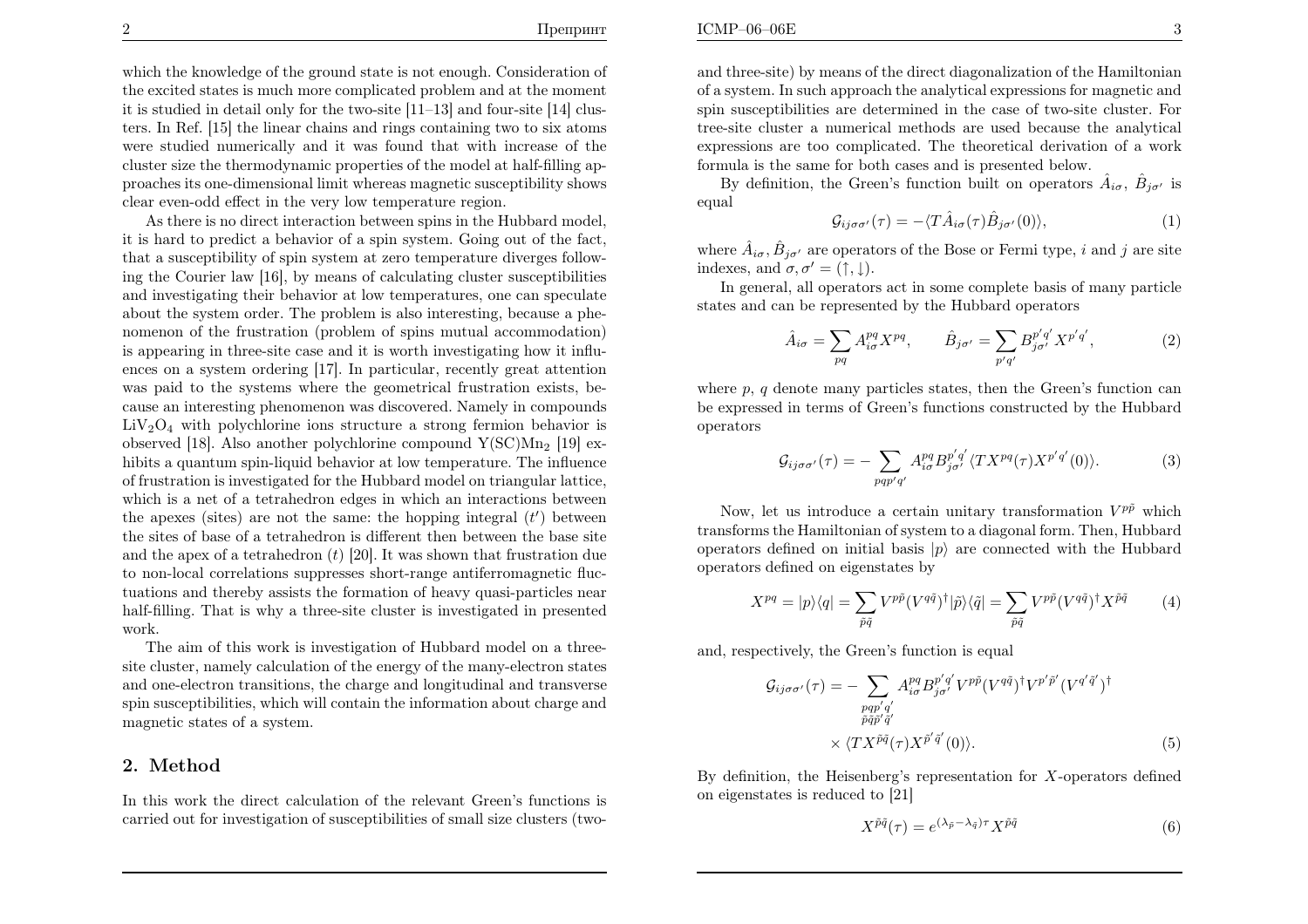Препринт

and introducing notations

$$
\tilde{A}^{\tilde{p}\tilde{q}}_{i\sigma} = \sum_{pq} V^{p\tilde{p}} (A^{pq}_{i\sigma} V^{q\tilde{q}})^{\dagger},
$$
\n
$$
\tilde{B}^{\tilde{p}'\tilde{q}'}_{j\sigma'} = \sum_{p'q'} V^{p'\tilde{p}'} (B^{p'q'}_{j\sigma'} V^{q'\tilde{q}'})^{\dagger}
$$
\n(7)

an expression for the Green's function takes form

$$
\mathcal{G}_{ij\sigma\sigma'}(\tau) = -\sum_{\tilde{p}\tilde{q}} \tilde{A}_{i\sigma}^{\tilde{p}\tilde{q}} \tilde{B}_{j\sigma'}^{\tilde{q}\tilde{p}} e^{(\lambda_{\tilde{p}} - \lambda_{\tilde{q}})\tau} \langle X^{\tilde{p}\tilde{p}} \rangle, \tag{8}
$$
\n
$$
\langle X^{\tilde{p}\tilde{p}} \rangle = \frac{e^{-\beta\lambda_{\tilde{p}}}}{\sum_{\tilde{r}} e^{-\beta\lambda_{\tilde{r}}}}.
$$

Now we will pass on to an energy representation, or in other words, we will carry out the Fourier transformation.

$$
\mathcal{G}_{ij\sigma\sigma'}(\omega_n) = -\int_0^\beta e^{-i\omega_n\tau} \sum_{\tilde{p}\tilde{q}} \tilde{A}_{i\sigma}^{\tilde{p}\tilde{q}} \tilde{B}_{j\sigma'}^{\tilde{q}\tilde{p}} e^{(\lambda_{\tilde{p}} - \lambda_{\tilde{q}})\tau} \langle X^{\tilde{p}\tilde{p}} \rangle d\tau \n= -\sum_{\tilde{p}\tilde{q}} \tilde{A}_{i\sigma}^{\tilde{p}\tilde{q}} \tilde{B}_{j\sigma'}^{\tilde{q}\tilde{p}} \langle X^{\tilde{p}\tilde{p}} \rangle \frac{1 - e^{\beta(\lambda_{\tilde{p}} - \lambda_{\tilde{q}} - i\omega_n)}}{i\omega_n - (\lambda_{\tilde{p}} - \lambda_{\tilde{q}})}
$$
\n(9)

Taking into consideration that for the Bose particles  $\omega_n = \frac{2\pi n}{\beta}$ , while for the Fermi particles  $\omega_n = \frac{\pi(2n+1)}{\beta}$ , we will obtain:

$$
\mathcal{G}_{ij\sigma\sigma'}(\omega_n) = \sum_{\tilde{p}\tilde{q}} \tilde{A}_{i\sigma}^{\tilde{p}\tilde{q}} \tilde{B}_{j\sigma}^{\tilde{q}\tilde{p}} \frac{\langle X^{\tilde{p}\tilde{p}} \mp X^{\tilde{q}\tilde{q}} \rangle}{i\omega_n - (\lambda_{\tilde{p}} - \lambda_{\tilde{q}})},
$$
(10)

where <sup>p</sup>lus is for the Fermi particles and minus is for the Bose particles.

Given expression is final in case of the Fermi particles, while for the Bose particles we should take into account <sup>a</sup> presence of diagonal components, namely that

$$
\langle X^{\tilde{p}\tilde{p}} X^{\tilde{q}\tilde{q}} \rangle = \delta_{\tilde{p}\tilde{q}} \langle X^{\tilde{p}\tilde{p}} \rangle, \n\frac{1 - e^{-i\omega_n \beta}}{i\omega_n} = \beta \delta(\omega_n) = \begin{cases} \frac{1}{T}, & \omega_n = 0 \\ 0, & \omega_n \neq 0 \end{cases}
$$
\n(11)

then we will obtain final expression of <sup>a</sup> work formula for Bose particles:

$$
\langle T\hat{A}_{i\sigma}(\tau)\hat{B}_{j\sigma'}(0)\rangle - \langle \hat{A}_{i\sigma}\rangle \langle \hat{B}_{j\sigma'}\rangle \tag{12}
$$

$$
\frac{FT}{\tilde{p}\tilde{q}} \sum_{\tilde{p}\tilde{q}} \tilde{A}^{\tilde{p}\tilde{q}}_{i\sigma} \tilde{B}^{\tilde{q}\tilde{p}}_{j\sigma'} \frac{\langle X^{\tilde{p}\tilde{p}} - X^{\tilde{q}\tilde{q}} \rangle}{i\omega_n - (\lambda_{\tilde{p}} - \lambda_{\tilde{q}})} + \frac{1}{T} \delta(\omega_n)
$$

$$
\times \left[ \sum_{\tilde{p}} \tilde{A}^{\tilde{p}\tilde{p}}_{i\sigma} \tilde{B}^{\tilde{p}\tilde{p}}_{j\sigma'} \langle X^{\tilde{p}\tilde{p}} \rangle - \sum_{\tilde{p}} \tilde{A}^{\tilde{p}\tilde{p}}_{i\sigma} \langle X^{\tilde{p}\tilde{p}} \rangle \sum_{\tilde{q}} \tilde{B}^{\tilde{q}\tilde{q}}_{j\sigma'} \langle X^{\tilde{q}\tilde{q}} \rangle \right]
$$

(FT denotes Fourier transformation).

### 3. Two-site cluster

It is appropriate to consider first <sup>a</sup> simpler case of the Hubbard model on <sup>a</sup> two-site cluster. Using the Green's function formalism, we shall calculate an electronic, magnetic and spin susceptibilities and investigate their behavior at  $T \to 0$  case. It will allow us to estimate the possibilities of the ferromagnetic or antiferromagnetic ordered ground states. In case of the ferromagnetic or antiferromagnetic ordered ground states. In case of <sup>a</sup> two-site cluster, the problem can be solved analytically without using <sup>a</sup> numerical calculations, what is practically impossible for <sup>a</sup> three-site cluster case.

#### 3.1. Basic equations

Our aim is to calculate the Matsubara Green's functions  $\langle T\hat{n}_i(\tau)\hat{n}_j(0)\rangle$ ,  $\langle T\hat{m}_i(\tau)\hat{m}_j(0)\rangle$  and  $\langle T\hat{S}_i^+(\tau)\hat{S}_j^-(0)\rangle$ , where  $\hat{n}_i = \hat{n}_{i\uparrow} + \hat{n}_{i\downarrow}$ ,  $(\hat{n}_{i\sigma} = \hat{a}_{i\sigma}^{\dagger}\hat{a}_{i\sigma})$ is particle number operator,  $\hat{m}_i = \frac{1}{2}(\hat{n}_{i\uparrow} - \hat{n}_{i\downarrow})$  is magnetic moment operator,  $\hat{S}_i^+ = \hat{a}_{i\uparrow}^\dagger \hat{a}_{i\downarrow}, \hat{S}_i^- = \hat{a}_{i\downarrow}^\dagger \hat{a}_{i\uparrow}$  are spin-flip operators.

The Hamiltonian of the Hubbard model on <sup>a</sup> two-site cluster is as follows

$$
\mathcal{H} = \sum_{i=1,2} (U\hat{n}_{i\uparrow}\hat{n}_{i\downarrow} - \mu \sum_{\sigma} \hat{n}_{i\sigma}) + t \sum_{\sigma} (\hat{a}_{1\sigma}^{\dagger}\hat{a}_{2\sigma} + \hat{a}_{2\sigma}^{\dagger}\hat{a}_{1\sigma}), \tag{13}
$$

where U denotes the single-site Coulomb interaction,  $\mu$  is a chemical potential, and  $t$  is a hopping energy.

Solution of the problem in the case of two-site cluster (density of states is calculated and energy spectra is analyzed) is shown in Ref. [12], that is why here we will not present any details of derivations. We will apply only that results, which are needed for the calculation of susceptibilities.

The initial basis of states  $|p\rangle = |n_{1\uparrow}, n_{1\downarrow}, n_{2\uparrow}, n_{2\downarrow}\rangle$  consists of sixteen states:

$$
|1\rangle = |0,0,0,0\rangle,
$$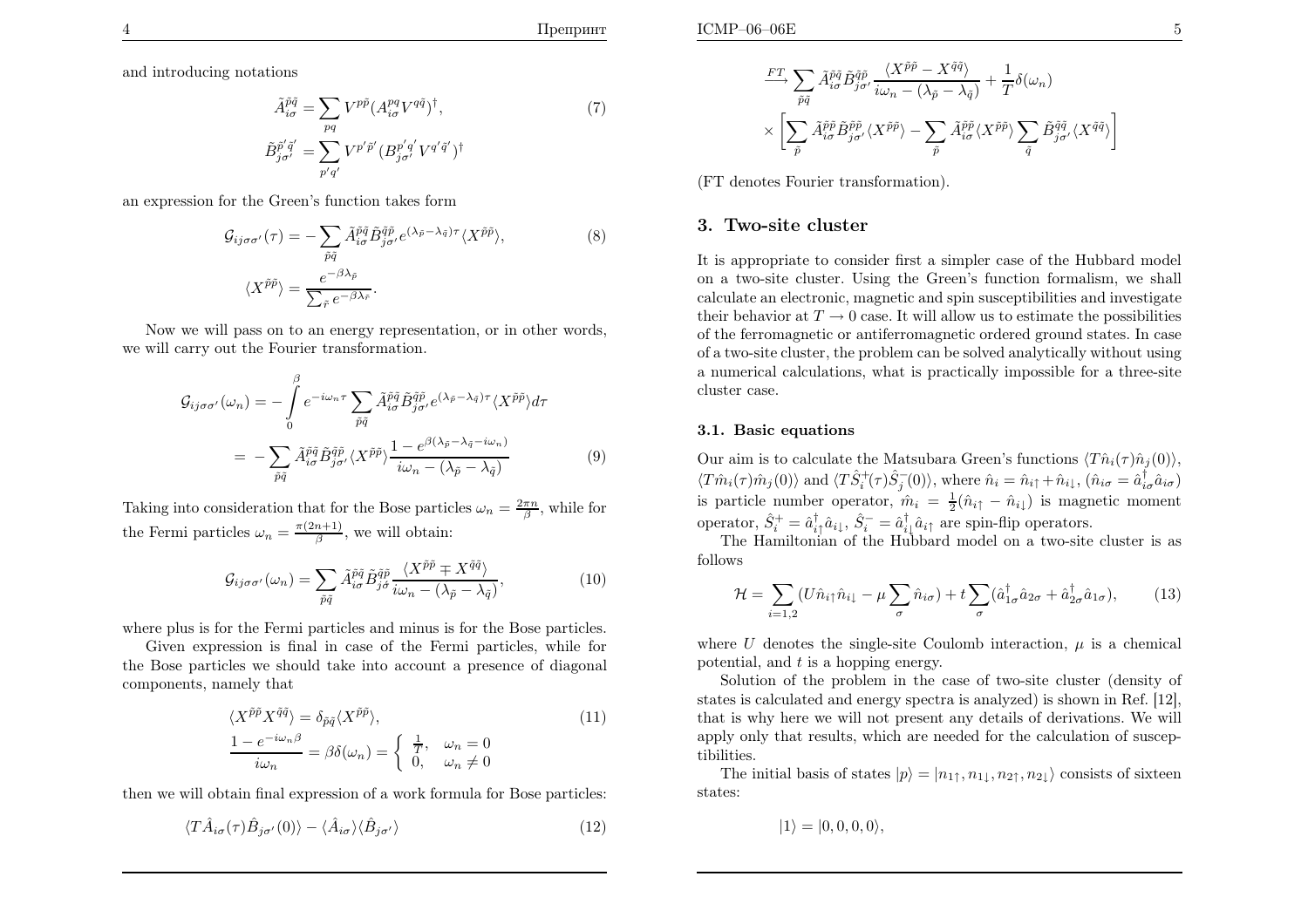$$
|2\rangle = |0, 1, 0, 0\rangle = \hat{a}_{1\downarrow}^{\dagger}|1\rangle,
$$
  
\n
$$
|3\rangle = |0, 0, 0, 1\rangle = \hat{a}_{2\downarrow}^{\dagger}|1\rangle,
$$
  
\n
$$
|4\rangle = |1, 0, 0, 0\rangle = \hat{a}_{1\uparrow}^{\dagger}|1\rangle,
$$
  
\n
$$
|5\rangle = |0, 0, 1, 0\rangle = \hat{a}_{2\uparrow}^{\dagger}|1\rangle,
$$
  
\n
$$
|6\rangle = |0, 1, 0, 1\rangle = \hat{a}_{2\downarrow}^{\dagger}|2\rangle = -\hat{a}_{1\downarrow}^{\dagger}|3\rangle,
$$
  
\n
$$
|7\rangle = |1, 0, 1, 0\rangle = \hat{a}_{2\uparrow}^{\dagger}|4\rangle = -\hat{a}_{1\uparrow}^{\dagger}|5\rangle,
$$
  
\n
$$
|8\rangle = |1, 1, 0, 0\rangle = \hat{a}_{1\uparrow}^{\dagger}|2\rangle = -\hat{a}_{1\downarrow}^{\dagger}|4\rangle,
$$
  
\n
$$
|9\rangle = |1, 0, 0, 1\rangle = \hat{a}_{1\uparrow}^{\dagger}|3\rangle = -\hat{a}_{2\downarrow}^{\dagger}|4\rangle,
$$
  
\n
$$
|10\rangle = |0, 1, 1, 0\rangle = \hat{a}_{2\uparrow}^{\dagger}|2\rangle = -\hat{a}_{1\downarrow}^{\dagger}|5\rangle,
$$
  
\n
$$
|11\rangle = |0, 0, 1, 1\rangle = \hat{a}_{2\uparrow}^{\dagger}|3\rangle = -\hat{a}_{2\downarrow}^{\dagger}|5\rangle,
$$
  
\n
$$
|12\rangle = |1, 1, 0, 1\rangle = \hat{a}_{1\uparrow}^{\dagger}|6\rangle = \hat{a}_{1\downarrow}^{\dagger}|9\rangle = -\hat{a}_{2\downarrow}^{\dagger}|8\rangle,
$$
  
\n
$$
|13\rangle = |0, 1, 1, 1\rangle = \hat{a}_{2\uparrow}^{\dagger}|6\rangle = \hat{a}_{1\downarrow}^{\dagger}|11\rangle
$$

which, by transformation  $|p\rangle = \sum_{\tilde{p}}$ V  ${}^{p\tilde{p}}\left|\tilde{p}\right\rangle$  $|\tilde{1}\rangle = |1\rangle, |\tilde{6}\rangle = |6\rangle, \qquad |\tilde{7}\rangle = |7\rangle, |\tilde{16}\rangle = |16\rangle,$  (15)

 <sup>|</sup>2<sup>i</sup> <sup>|</sup>4<sup>i</sup> <sup>|</sup>12<sup>i</sup> <sup>|</sup>13<sup>i</sup> <sup>|</sup>3<sup>i</sup> <sup>|</sup>5<sup>i</sup> <sup>|</sup>14<sup>i</sup> <sup>|</sup>15<sup>i</sup> = √1 2√1 2√1 2√1 2 <sup>|</sup>˜2<sup>i</sup> <sup>|</sup>˜4<sup>i</sup> <sup>|</sup> f<sup>12</sup><sup>i</sup> <sup>|</sup> f13i<sup>|</sup>˜3<sup>i</sup> <sup>|</sup>˜5<sup>i</sup> <sup>|</sup> f<sup>14</sup><sup>i</sup> <sup>|</sup> f15i , |8i|9i|10i|11i =√1 2 cos φ√1 2 sin φ <sup>0</sup> <sup>−</sup>√1 2√1 2 sin φ√1 2 cos φ√1 20√1 2 sin φ√1 2 cos φ√1 20√1 2 cos φ√1 2 sin φ <sup>0</sup> <sup>√</sup><sup>1</sup> 2 |˜8i|˜9i|<sup>f</sup>10i|<sup>f</sup>11i , where sin <sup>2</sup>φ(t) <sup>=</sup><sup>q</sup> <sup>2</sup><sup>t</sup> U<sup>2</sup> 4 +4<sup>t</sup> 2 , create <sup>a</sup> new basis of eigenstates |p˜i, where

the Hamiltonian has <sup>a</sup> diagonal form H= $= \sum_{\tilde{p}} \lambda_{\tilde{p}} X^{\tilde{p}\tilde{p}}$ , with energy spectra:

$$
\lambda_{\tilde{1}} = 0,
$$
\n
$$
\lambda_{\tilde{2}} = \lambda_{\tilde{4}} = -\mu + t,
$$
\n
$$
\lambda_{\tilde{3}} = \lambda_{\tilde{5}} = -\mu - t,
$$
\n
$$
\lambda_{\tilde{6}} = \lambda_{\tilde{7}} = \lambda_{\tilde{10}} = -2\mu,
$$
\n
$$
\lambda_{\tilde{8}} = U + J - 2\mu,
$$
\n
$$
\lambda_{\tilde{9}} = -J - 2\mu,
$$
\n
$$
\lambda_{\tilde{11}} = U - 2\mu,
$$
\n
$$
\lambda_{\tilde{12}} = \lambda_{\tilde{14}} = U - 3\mu + t,
$$
\n
$$
\lambda_{\tilde{13}} = \lambda_{\tilde{15}} = U - 3\mu - t,
$$
\n
$$
\lambda_{\tilde{16}} = 2U - 4\mu,
$$
\nand 
$$
J = \frac{4t^2}{\sqrt{\frac{U^2}{4} + 4t^2 + \frac{U}{2}}}
$$
.\n
$$
\lambda_{\tilde{16}} = 2U - 4\mu,
$$

## 3.2. Calculation of susceptibilities

For the chain with  $N=2$  periodic boundary conditions we calculate charge and magnetic susceptibilities at the center  $(q = 0)$  and edges  $(q = \pm \frac{\pi}{a})$  of the Brillouin zone. The charge and magnetic susceptibilities are constructed by the particle number operators which are representedby the Hubbard operators on <sup>a</sup> diagonalized basis as follow:

$$
\hat{n}_{1\uparrow} = \frac{1}{2} X^{\tilde{4}, \tilde{4}} + \frac{1}{2} X^{\tilde{5}, \tilde{5}} + X^{\tilde{7}, \tilde{7}} + \frac{1}{2} X^{\tilde{8}, \tilde{8}} + \frac{1}{2} X^{\tilde{9}, \tilde{9}} \\
+ \frac{1}{2} X^{\tilde{10}, \tilde{10}} + \frac{1}{2} X^{\tilde{11}, \tilde{11}} + \frac{1}{2} X^{\tilde{12}, \tilde{12}} + \frac{1}{2} X^{\tilde{13}, \tilde{13}} \\
+ X^{\tilde{14}, \tilde{14}} + X^{\tilde{15}, \tilde{15}} + X^{\tilde{16}, \tilde{16}} \\
- \frac{1}{2} (X^{\tilde{4}, \tilde{5}} + X^{\tilde{5}, \tilde{4}}) - \frac{1}{2} (X^{\tilde{12}, \tilde{13}} + X^{\tilde{13}, \tilde{12}}) \\
- \frac{1}{2} \sin \phi (X^{\tilde{8}, \tilde{10}} + X^{\tilde{10}, \tilde{8}}) - \frac{1}{2} \cos \phi (X^{\tilde{9}, \tilde{10}} + X^{\tilde{10}, \tilde{9}}) \\
- \frac{1}{2} \cos \phi (X^{\tilde{8}, \tilde{11}} + X^{\tilde{11}, \tilde{8}}) + \frac{1}{2} \sin \phi (X^{\tilde{9}, \tilde{11}} + X^{\tilde{11}, \tilde{9}}), \\
\hat{n}_{1\downarrow} = \frac{1}{2} X^{\tilde{2}, \tilde{2}} + \frac{1}{2} X^{\tilde{3}, \tilde{3}} + X^{\tilde{6}, \tilde{6}} + \frac{1}{2} X^{\tilde{8}, \tilde{8}} + \frac{1}{2} X^{\tilde{9}, \tilde{9}} \\
+ \frac{1}{2} X^{\tilde{10}, \tilde{10}} + \frac{1}{2} X^{\tilde{11}, \tilde{11}} + X^{\tilde{12}, \tilde{12}} + X^{\tilde{13}, \tilde{13}} \tag{18}
$$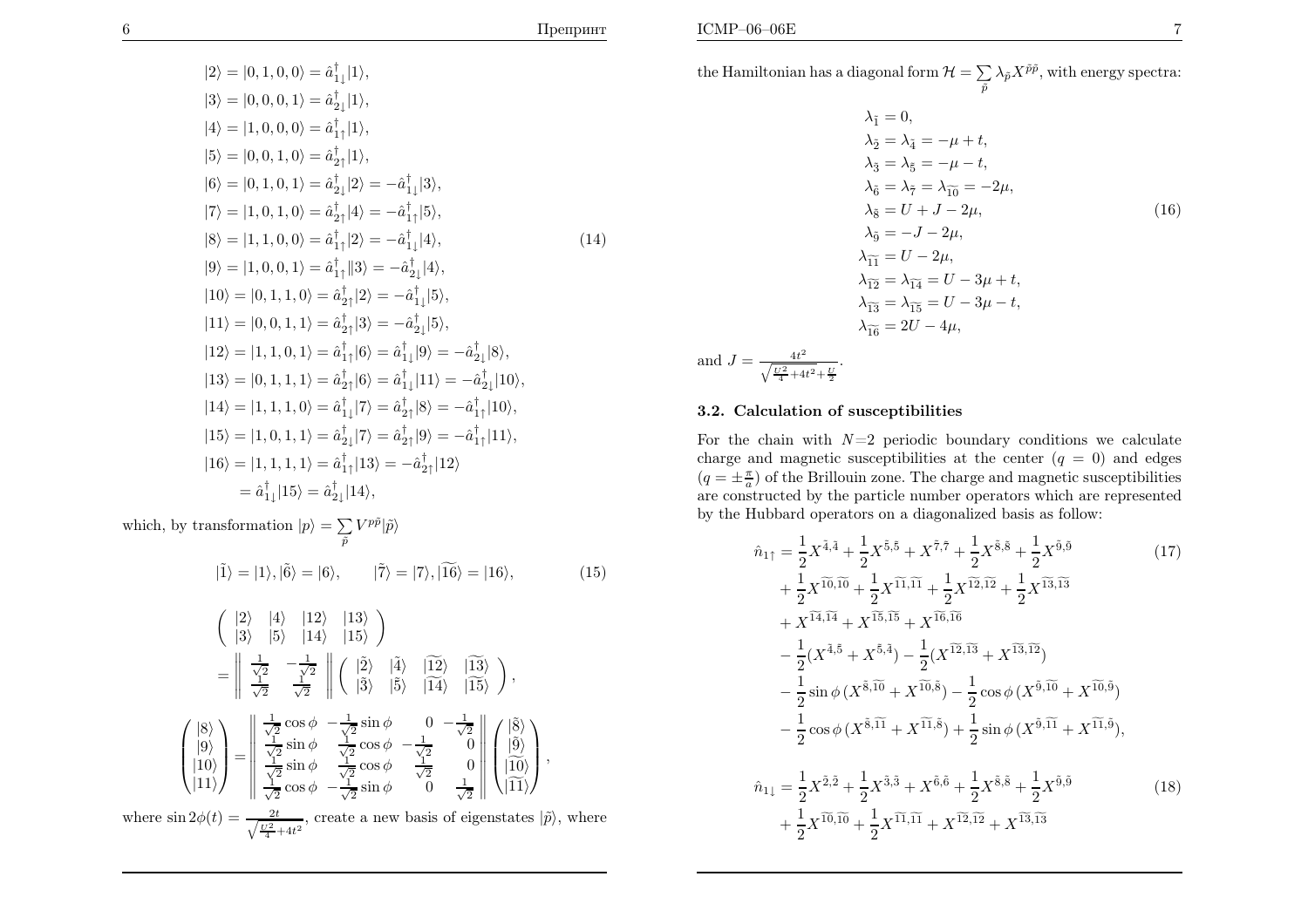$$
+\frac{1}{2}X^{\widetilde{14},\widetilde{14}} + \frac{1}{2}X^{\widetilde{15},\widetilde{15}} + X^{\widetilde{16},\widetilde{16}} \n- \frac{1}{2}(X^{\widetilde{2},\widetilde{3}} + X^{\widetilde{3},\widetilde{2}}) - \frac{1}{2}(X^{\widetilde{14},\widetilde{15}} + X^{\widetilde{15},\widetilde{14}}) \n+ \frac{1}{2}\sin\phi(X^{\widetilde{8},\widetilde{10}} + X^{\widetilde{10},\widetilde{8}}) + \frac{1}{2}\cos\phi(X^{\widetilde{9},\widetilde{10}} + X^{\widetilde{10},\widetilde{9}}) \n- \frac{1}{2}\cos\phi(X^{\widetilde{8},\widetilde{11}} + X^{\widetilde{11},\widetilde{8}}) + \frac{1}{2}\sin\phi(X^{\widetilde{9},\widetilde{11}} + X^{\widetilde{11},\widetilde{9}}), \n\hat{n}_{2\uparrow} = \frac{1}{2}X^{\widetilde{4},\widetilde{4}} + \frac{1}{2}X^{\widetilde{5},\widetilde{5}} + X^{\widetilde{7},\widetilde{7}} + \frac{1}{2}X^{\widetilde{8},\widetilde{8}} + \frac{1}{2}X^{\widetilde{9},\widetilde{9}} \n+ \frac{1}{2}X^{\widetilde{10},\widetilde{10}} + \frac{1}{2}X^{\widetilde{11},\widetilde{11}} + \frac{1}{2}X^{\widetilde{12},\widetilde{12}} + \frac{1}{2}X^{\widetilde{13},\widetilde{13}} \n+ X^{\widetilde{14},\widetilde{14}} + X^{\widetilde{15},\widetilde{15}} + X^{\widetilde{16},\widetilde{16}} \n+ \frac{1}{2}(X^{\widetilde{4},\widetilde{5}} + X^{\widetilde{5},\widetilde{4}}) + \frac{1}{2}(X^{\widetilde{12},\widetilde{13}} + X^{\widetilde{13},\widetilde{12}}) \n+ \frac{1}{2}\sin\
$$

$$
\hat{n}_{2\downarrow} = \frac{1}{2} X^{\tilde{2},\tilde{2}} + \frac{1}{2} X^{\tilde{3},\tilde{3}} + X^{\tilde{6},\tilde{6}} + \frac{1}{2} X^{\tilde{8},\tilde{8}} + \frac{1}{2} X^{\tilde{9},\tilde{9}} \\
+ \frac{1}{2} X^{\tilde{10},\tilde{10}} + \frac{1}{2} X^{\tilde{11},\tilde{11}} + X^{\tilde{12},\tilde{12}} + X^{\tilde{13},\tilde{13}} \\
+ \frac{1}{2} X^{\tilde{14},\tilde{14}} + \frac{1}{2} X^{\tilde{15},\tilde{15}} + X^{\tilde{16},\tilde{16}} \\
+ \frac{1}{2} (X^{\tilde{2},\tilde{3}} + X^{\tilde{3},\tilde{2}}) + \frac{1}{2} (X^{\tilde{14},\tilde{15}} + X^{\tilde{15},\tilde{14}}) \\
- \frac{1}{2} \sin \phi (X^{\tilde{8},\tilde{10}} + X^{\tilde{10},\tilde{8}}) - \frac{1}{2} \cos \phi (X^{\tilde{9},\tilde{10}} + X^{\tilde{10},\tilde{9}}) \\
+ \frac{1}{2} \cos \phi (X^{\tilde{8},\tilde{11}} + X^{\tilde{11},\tilde{8}}) - \frac{1}{2} \sin \phi (X^{\tilde{9},\tilde{11}} + X^{\tilde{11},\tilde{9}}),
$$
\n(20)

 Applying described in previous chapter method, the Green's functions constructed by the particle number operators, are calculated

$$
\langle T\hat{n}_{1}(\tau)\hat{n}_{1}(0)\rangle = \langle T\hat{n}_{2}(\tau)\hat{n}_{2}(0)\rangle
$$
\n
$$
\stackrel{FT}{=} \delta(\omega_{n})\bigg[\frac{1}{4}(w_{\tilde{2}}+w_{\tilde{3}}+w_{\tilde{4}}+w_{\tilde{5}})+w_{\tilde{6}}+w_{\tilde{7}}+w_{\tilde{8}}+w_{\tilde{9}} + w_{\tilde{10}}+w_{\tilde{10}}+w_{\tilde{11}}+\frac{9}{4}(w_{\tilde{12}}+w_{\tilde{13}}+w_{\tilde{14}}+w_{\tilde{15}})+4w_{\tilde{16}}\bigg]
$$
\n
$$
(21)
$$

+ 
$$
\frac{1}{4}
$$
 $(g_{\tilde{2},\tilde{3}}+g_{\tilde{3},\tilde{2}}+g_{\tilde{4},\tilde{5}}+g_{\tilde{5},\tilde{4}}+g_{\tilde{12},\tilde{13}}+g_{\tilde{13},\tilde{12}}+g_{\tilde{14},\tilde{15}}+g_{\tilde{15},\tilde{14}})+  $\sin^2 \phi (g_{\tilde{9},\tilde{11}}+g_{\tilde{11},\tilde{9}})+\cos^2 \phi (g_{\tilde{8},\tilde{11}}+g_{\tilde{11},\tilde{8}})$$ 

$$
\langle T\hat{n}_{1}(\tau)\hat{n}_{2}(0)\rangle = \langle T\hat{n}_{2}(\tau)\hat{n}_{1}(0)\rangle
$$
\n
$$
\stackrel{FT}{=} \delta(\omega_{n})\bigg[\frac{1}{4}(w_{\tilde{2}}+w_{\tilde{3}}+w_{\tilde{4}}+w_{\tilde{5}})+w_{\tilde{6}}+w_{\tilde{7}}+w_{\tilde{8}}+w_{\tilde{9}}\n+ w_{\tilde{10}}+w_{\tilde{11}}+\frac{9}{4}(w_{\tilde{12}}+w_{\tilde{13}}+w_{\tilde{14}}+w_{\tilde{15}})+4w_{\tilde{16}}\bigg]
$$
\n
$$
+\frac{1}{4}(g_{\tilde{2},\tilde{3}}+g_{\tilde{3},\tilde{2}}+g_{\tilde{4},\tilde{5}}+g_{\tilde{5},\tilde{4}}+g_{\tilde{12},\tilde{13}}+g_{\tilde{13},\tilde{12}}+g_{\tilde{14},\tilde{15}}+g_{\tilde{15},\tilde{14}})
$$
\n
$$
-\sin^{2}\phi(g_{\tilde{9},\tilde{11}}-g_{\tilde{11},\tilde{9}})+\cos^{2}\phi(g_{\tilde{8},\tilde{11}}+g_{\tilde{11},\tilde{8}})
$$
\n(22)

where we introduce notations  $w_{\tilde{p}} = \langle X^{\tilde{p}, \tilde{p}} \rangle =$  $\frac{e^{-\beta\lambda}\tilde{p}}{\sum\limits_{q}e^{-\beta\lambda_{q}}},$ 

$$
g_{\tilde{p},\tilde{q}} = \frac{\langle X^{\tilde{p},\tilde{p}} - X^{\tilde{q},\tilde{q}} \rangle}{i\omega_n - (\lambda_{\tilde{p}} - \lambda_{\tilde{q}})}
$$
(23)

and account that  $\langle \hat{n}_i \hat{n}_j \rangle = \langle \hat{n}_{i\uparrow} \hat{n}_{j\uparrow} \rangle + \langle \hat{n}_{i\downarrow} \hat{n}_{j\downarrow} \rangle + \langle \hat{n}_{i\uparrow} \hat{n}_{j\downarrow} \rangle + \langle \hat{n}_{i\downarrow} \hat{n}_{j\uparrow} \rangle.$ 

By definition, the electronic susceptibility for different values of the wave vector, is equa<sup>l</sup>

$$
\chi_q = \sum_{i-j} \mathcal{G}_{ij} e^{-iq(R_i - R_j)},\tag{24}
$$

where  $q = 0, \pm \frac{\pi}{a}$  (*a* is a lattice constant). Then for the homogeneous  $(a - 0)$  electronic quescribility we will obtain only static  $(a - 0)$  $(q = 0)$  electronic susceptibility we will obtain only static  $(\omega_n = 0)$ contribution:

$$
\chi_{c} = \sum_{i-j} \left\{ \langle T\hat{n}_{i}(\tau)\hat{n}_{j}(0) \rangle - \langle \hat{n}_{i} \rangle \langle \hat{n}_{j} \rangle \right\}
$$
(25)  
\n
$$
\stackrel{FT}{=} \frac{2}{T} \delta(\omega_{n}) \left[ w_{\tilde{1}} \left( \frac{1}{4} w_{\tilde{2}} + \frac{1}{4} w_{\tilde{3}} + \frac{1}{4} w_{\tilde{4}} + \frac{1}{4} w_{\tilde{5}} + w_{\tilde{6}} + w_{\tilde{7}} + w_{\tilde{8}} + w_{\tilde{9}} + w_{\tilde{10}} + w_{\tilde{11}} + \frac{9}{4} w_{\tilde{12}} + \frac{9}{4} w_{\tilde{13}} + \frac{9}{4} w_{\tilde{14}} + \frac{9}{4} w_{\tilde{15}} \right)
$$
  
\n
$$
+ w_{\tilde{16}} \left( \frac{9}{4} w_{\tilde{2}} + \frac{9}{4} w_{\tilde{3}} + \frac{9}{4} w_{\tilde{4}} + \frac{9}{4} w_{\tilde{5}} + w_{\tilde{6}} + w_{\tilde{7}} + w_{\tilde{8}} + w_{\tilde{9}} + w_{\tilde{10}} + w_{\tilde{11}} + \frac{1}{4} w_{\tilde{12}} + \frac{1}{4} w_{\tilde{13}} + \frac{1}{4} w_{\tilde{14}} + \frac{1}{4} w_{\tilde{15}} \right)
$$
(25)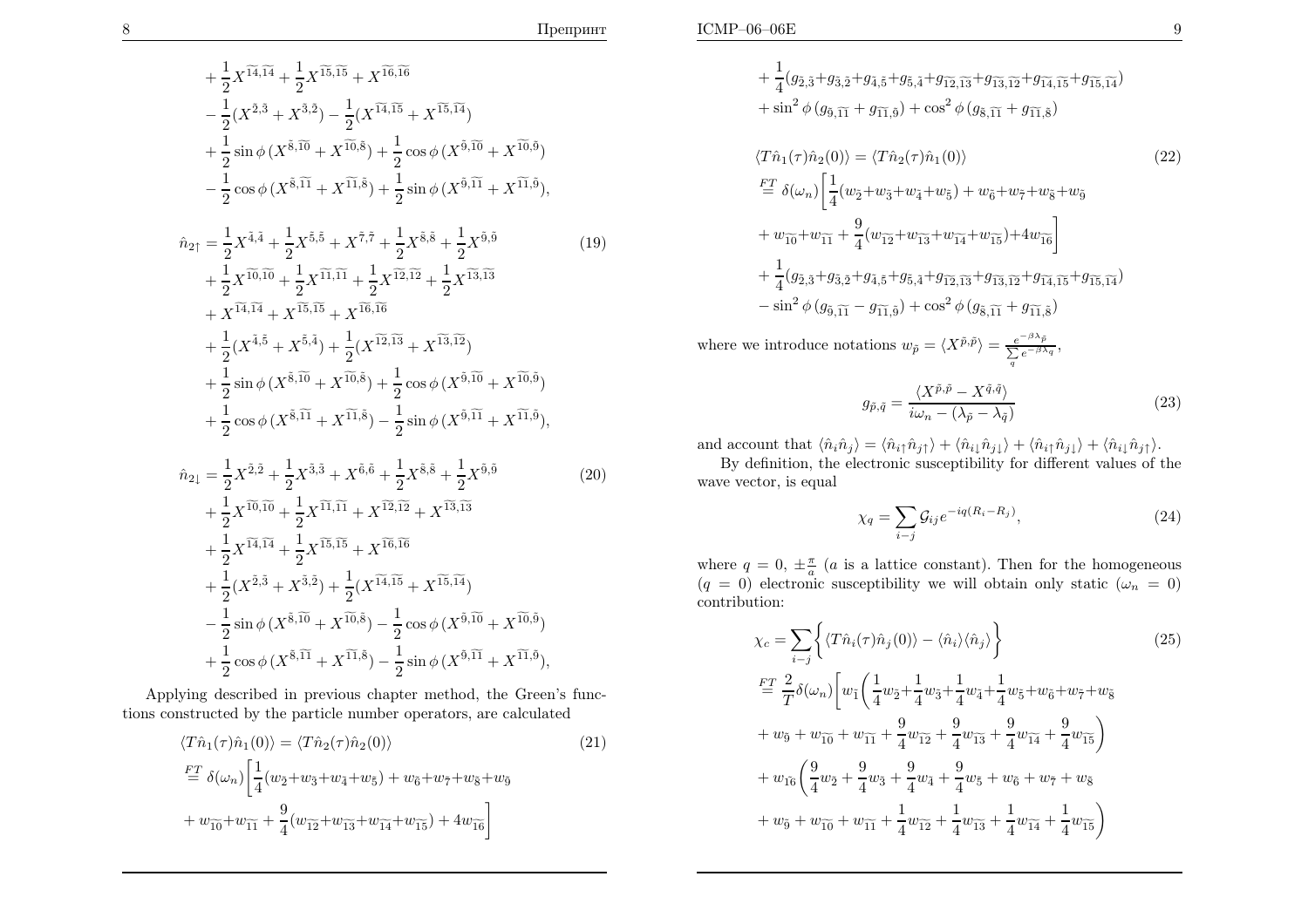$$
\begin{split} &+ (w_{\tilde{6}} + w_{\tilde{7}}) \bigg(\frac{1}{4}w_{\tilde{2}} + \frac{1}{4}w_{\tilde{3}} + \frac{1}{4}w_{\tilde{4}} + \frac{1}{4}w_{\tilde{5}} \\ &+ \frac{1}{4}w_{\tilde{1}\tilde{2}} + \frac{1}{4}w_{\tilde{1}\tilde{3}} + \frac{1}{4}w_{\tilde{1}\tilde{4}} + \frac{1}{4}w_{\tilde{1}\tilde{5}} \bigg) \\ &+ (w_{\tilde{4}} + w_{\tilde{5}}) \bigg(\frac{1}{4}w_{\tilde{8}} + \frac{1}{4}w_{\tilde{9}} + \frac{1}{4}w_{\tilde{1}\tilde{0}} + \frac{1}{4}w_{\tilde{1}\tilde{1}} + \frac{1}{2}w_{\tilde{1}\tilde{4}} + \frac{1}{2}w_{\tilde{1}\tilde{5}} \bigg) \\ &+ (w_{\tilde{1}\tilde{2}} + w_{\tilde{1}\tilde{3}}) \bigg(\frac{1}{2}w_{\tilde{2}} + \frac{1}{2}w_{\tilde{3}} + \frac{1}{4}w_{\tilde{5}} + \frac{1}{4}w_{\tilde{9}} + \frac{1}{4}w_{\tilde{1}\tilde{0}} + \frac{1}{4}w_{\tilde{1}\tilde{1}} \bigg) \\ &+ 4w_{\tilde{1}}w_{\tilde{1}\tilde{6}} + (w_{\tilde{1}\tilde{2}} + w_{\tilde{1}\tilde{3}})(w_{\tilde{4}} + w_{\tilde{5}}) + (w_{\tilde{1}\tilde{4}} + w_{\tilde{1}\tilde{5}})(w_{\tilde{2}} + w_{\tilde{3}}) \bigg]. \end{split}
$$

In order to investigate a susceptibility behavior at  $T \to 0$ , we should sider limits: consider limits:

$$
\lim_{\lambda_{\tilde{p}} - \lambda_{\tilde{q}} \to 0} \frac{\langle X^{\tilde{p}, \tilde{p}} - X^{\tilde{q}, \tilde{q}} \rangle}{i\omega_n - \lambda_{\tilde{p}} + \lambda_{\tilde{q}}} = \begin{cases} 0, & i\omega_n \neq 0 \\ \beta \langle X^{\tilde{q}, \tilde{q}} \rangle, & i\omega_n = 0 \end{cases},
$$
(26)

$$
\lim_{\beta \to \infty} \beta \langle X^{\tilde{q}, \tilde{q}} \rangle = \begin{cases} 0, & \lambda_{\tilde{q}} > \lambda_{min} \\ \infty, & \lambda_{\tilde{q}} = \lambda_{min} \end{cases} .
$$
 (27)

When electron concentration is equal  $n = 1: \lambda_{min} = \lambda_{\tilde{3}} = \lambda_{\tilde{5}} = -\mu - t;$ for  $n = 2$ :  $\lambda_{min} = \lambda_{\bar{9}} = -J - 2\mu$ ; for  $n = 3$ :  $\lambda_{min} = \lambda_{\bar{13}} = \lambda_{\bar{15}} =$  $U - 3\mu - t$ , and analyzing an expression and taking into account cor responding limits, one can see that at temperatures close to zero the charge susceptibility follows to zero, since the lowest energy states do not give a contribution. At the edges of the Brillouin zone  $(q = \pm \frac{\pi}{a})$ , the electronic susceptibility is pure dynamical  $(\omega_n \neq 0)$ :

$$
\chi_c = \sum_{i-j} e^{\mp i\pi (i-j)} \left\{ \langle T\hat{n}_i(\tau)\hat{n}_j(0) \rangle - \langle \hat{n}_i \rangle \langle \hat{n}_j \rangle \right\}
$$
(28)  

$$
\stackrel{FT}{=} \left( g_{\tilde{2},\tilde{3}} + g_{\tilde{3},\tilde{2}} + g_{\tilde{4},\tilde{5}} + g_{\tilde{5},\tilde{4}} + g_{\tilde{1}\tilde{2},\tilde{1}\tilde{3}} + g_{\tilde{1}\tilde{3},\tilde{1}\tilde{2}} + g_{\tilde{1}\tilde{4},\tilde{1}\tilde{5}} + g_{\tilde{1}\tilde{5},\tilde{1}\tilde{4}} \right)
$$

$$
+ 4 \left[ (g_{\tilde{8},\tilde{10}} + g_{\tilde{10},\tilde{8}}) \sin^2 \phi + (g_{\tilde{9},\tilde{10}} + g_{\tilde{10},\tilde{9}}) \cos^2 \phi \right]
$$

and do not diverge when  $T\rightarrow 0$  also.<br>In order to determine magnetic

 In order to determine magnetic (longitudinal) susceptibility, we should find expressions for the Green's functions constructed by the operators  $\hat{m}_i = 2\hat{\sigma}_i^z = \hat{n}_{i\uparrow} - \hat{n}_{i\downarrow}$ . They can be represented by the electronic functions, because of  $\langle \hat{m}_i \hat{m}_j \rangle = \langle \hat{n}_{i\uparrow} \hat{n}_{j\uparrow} \rangle + \langle \hat{n}_{i\downarrow} \hat{n}_{j\downarrow} \rangle - \langle \hat{n}_{i\uparrow} \hat{n}_{j\downarrow} \rangle - \langle \hat{n}_{i\downarrow} \hat{n}_{j\uparrow} \rangle.$ 

Thus in center of the Brillouin zone, <sup>a</sup> longitudinal susceptibility is following

$$
\chi_{m} = \sum_{i-j} \left\{ \langle T\hat{m}_{i}(\tau)\hat{m}_{j}(0) \rangle - \langle \hat{m}_{i} \rangle \langle \hat{m}_{j} \rangle \right\}
$$
(29)  
\n
$$
\frac{FT}{2} \frac{2}{T} \delta(\omega_{n}) \left[ w_{1} \left( \frac{1}{4} w_{2} + \frac{1}{4} w_{3} + \frac{1}{4} w_{4} + \frac{1}{4} w_{5} + w_{6} + w_{7} \right. \right. \\ \left. + \frac{1}{2} w_{12} \left\{ + \frac{1}{2} w_{13} + \frac{1}{2} w_{14} + \frac{1}{2} w_{15} \right\} + (w_{2} + w_{3}) \left( \frac{1}{2} w_{4} + \frac{1}{2} w_{5} \right. \right. \\ \left. + \frac{1}{4} w_{8} + \frac{1}{4} w_{9} + \frac{1}{4} w_{10} + \frac{1}{4} w_{11} + w_{14} + w_{15} + \frac{1}{4} w_{16} \right) \\ \left. + (w_{4} + w_{5}) \left( \frac{1}{2} w_{2} + \frac{1}{2} w_{3} + \frac{1}{4} w_{8} + \frac{1}{4} w_{9} + \frac{1}{4} w_{10} + \frac{1}{4} w_{11} \right. \\ \left. + w_{12} \left\{ + w_{13} + \frac{1}{4} w_{16} \right\} + w_{6} \left( \frac{1}{4} w_{2} + \frac{1}{4} w_{3} + \frac{9}{4} w_{4} + \frac{9}{4} w_{5} \right. \right. \\ \left. + 2 w_{7} \left\{ + w_{8} \left\{ + w_{9} \right\} + w_{10} + w_{11} + \frac{1}{4} w_{12} + \frac{1}{4} w_{13} + \frac{9}{4} w_{14} \right. \\ \left. + \frac{9}{4} w_{15} \left\{ + w_{16} \right\} + w_{16} \left( \frac{9}{4} w_{2} + \frac{9}{4} w_{3} + \frac{1}{4} w_{4} + \frac{1}{4} w_{5} + 2 w_{6} \right. \right. \\ \left. + w_{8} \left\{ + w_{9}
$$

An analysis of an expression shows, that for concentration  $n = 1$ :  $\left.\chi_m\right|_{T\rightarrow 0} \rightarrow \infty$ , and the ground state is symmetric one:

$$
|\tilde{3}\rangle = \frac{1}{\sqrt{2}}(|3\rangle - |2\rangle) = \frac{1}{\sqrt{2}}(\sqrt{\phantom{0}}^2 - \sqrt{\phantom{0}}^2),
$$
  

$$
|\tilde{5}\rangle = \frac{1}{\sqrt{2}}(|5\rangle - |4\rangle) = \frac{1}{\sqrt{2}}(\sqrt{\phantom{0}}^2 - \sqrt{\phantom{0}}^2).
$$
 (30)

When  $n = 2$ :  $\chi_m|_{T \to 0} \to 0$  and the ground state is a superposition of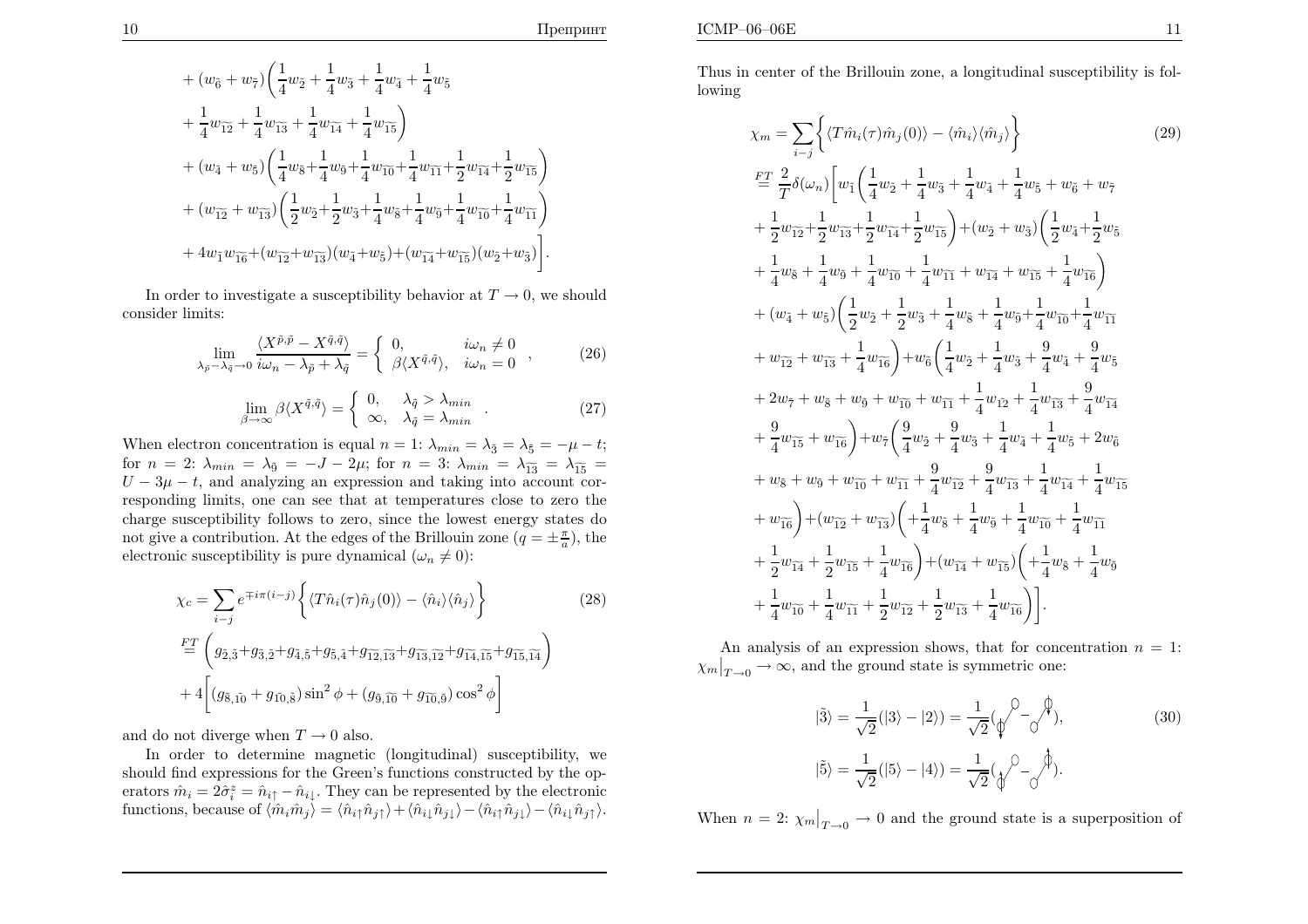$\mathbf{E}$  13

the RVB and doublon states:

$$
|\tilde{9}\rangle = \frac{1}{\sqrt{2}} \{ \cos \phi (|9\rangle + |10\rangle) - \sin \phi (|8\rangle + |11\rangle) \}
$$
(31)  

$$
= \frac{1}{\sqrt{2}} (\cos \phi (\sqrt[4]{\frac{1}{4}} \sqrt[4]{\frac{1}{4}}) - \sin \phi (\sqrt[4]{\frac{1}{4}} \sqrt[4]{\frac{1}{4}}))
$$

In case of three electrons, as for one, the magnetic susceptibility diverge and the ground state is doubly degenerated (it is symmetric hole state):

$$
|\widetilde{13}\rangle = \frac{1}{\sqrt{2}}(|13\rangle - |12\rangle) = \frac{1}{\sqrt{2}}(\sqrt{\stackrel{\circ}{\psi}} - \sqrt{\stackrel{\circ}{\psi}})
$$
(32)  

$$
|\widetilde{15}\rangle = \frac{1}{\sqrt{2}}(|15\rangle - |14\rangle) = \frac{1}{\sqrt{2}}(\sqrt{\stackrel{\circ}{\psi}} - \sqrt{\stackrel{\circ}{\psi}})
$$

At the edges of the Brillouin zone  $(q = \pm \frac{\pi}{a})$  susceptibility contains dynamic components only and does not diverge in limit  $T \to 0$ .

$$
\chi_m = \sum_{i-j} e^{\mp i\pi (i-j)} \left\{ \langle T\hat{m}_i(\tau)\hat{m}_j(0) \rangle - \langle \hat{m}_i \rangle \langle \hat{m}_j \rangle \right\}
$$
  
\n
$$
\stackrel{FT}{=} \left( g_{\tilde{2},\tilde{3}} + g_{\tilde{3},\tilde{2}} + g_{\tilde{4},\tilde{5}} + g_{\tilde{5},\tilde{4}} + g_{\tilde{1}\tilde{2},\tilde{1}\tilde{3}} + g_{\tilde{1}\tilde{3},\tilde{1}\tilde{2}} + g_{\tilde{1}\tilde{4},\tilde{1}\tilde{5}} + g_{\tilde{1}\tilde{5},\tilde{1}\tilde{4}} \right)
$$
  
\n
$$
+ 2 \left[ \left( g_{\tilde{8},\tilde{10}} + g_{\tilde{10},\tilde{8}} + g_{\tilde{9},\tilde{11}} + g_{\tilde{11},\tilde{9}} \right) \sin^2 \phi + \left( g_{\tilde{9},\tilde{10}} + g_{\tilde{10},\tilde{9}} + g_{\tilde{8},\tilde{11}} + g_{\tilde{11},\tilde{8}} \right) \cos^2 \phi \right]
$$

The spin-flip operators represented by means of the Hubbard operators on <sup>a</sup> diagonalized basis are as follow:

$$
\hat{S}_{1}^{+} = \frac{1}{2} X^{\tilde{4},\tilde{2}} - \frac{1}{2} X^{\tilde{4},\tilde{3}} - \frac{1}{2} X^{\tilde{5},\tilde{2}} + \frac{1}{2} X^{\tilde{5},\tilde{3}} \n- \frac{1}{2} X^{\tilde{14},\tilde{12}} - \frac{1}{2} X^{\tilde{14},\tilde{13}} - \frac{1}{2} X^{\tilde{15},\tilde{12}} + \frac{1}{2} X^{\tilde{15},\tilde{13}} \n+ \frac{1}{\sqrt{2}} \sin \phi X^{\tilde{7},\tilde{8}} + \frac{1}{\sqrt{2}} \cos \phi X^{\tilde{7},\tilde{9}} \n- \frac{1}{\sqrt{2}} \sin \phi X^{\tilde{8},\tilde{6}} - \frac{1}{\sqrt{2}} \cos \phi X^{\tilde{9},\tilde{6}}
$$
\n(33)

$$
+\frac{1}{\sqrt{2}}X^{\tilde{7},\widetilde{10}}+\frac{1}{\sqrt{2}}X^{\widetilde{10},\widetilde{6}}
$$

$$
\hat{S}_{2}^{+} = \frac{1}{2} X^{\tilde{4},\tilde{2}} + \frac{1}{2} X^{\tilde{4},\tilde{3}} + \frac{1}{2} X^{\tilde{5},\tilde{2}} + \frac{1}{2} X^{\tilde{5},\tilde{3}} \n- \frac{1}{2} X^{\tilde{14},\tilde{12}} + \frac{1}{2} X^{\tilde{14},\tilde{13}} + \frac{1}{2} X^{\tilde{15},\tilde{12}} - \frac{1}{2} X^{\tilde{15},\tilde{13}} \n- \frac{1}{\sqrt{2}} \sin \phi X^{\tilde{7},\tilde{8}} - \frac{1}{\sqrt{2}} \cos \phi X^{\tilde{7},\tilde{9}} \n+ \frac{1}{\sqrt{2}} \sin \phi X^{\tilde{8},\tilde{6}} + \frac{1}{\sqrt{2}} \cos \phi X^{\tilde{9},\tilde{6}} \n+ \frac{1}{\sqrt{2}} X^{\tilde{7},\tilde{10}} + \frac{1}{\sqrt{2}} X^{\tilde{10},\tilde{6}}
$$
\n(34)

,

and operator  $\hat{S}_i^-$  is Hermitian conjugated to  $\hat{S}_i^+$ .

 Similarly, <sup>a</sup> transversal susceptibility is determined at the center of the Brillouin zone by static contributions:

$$
\chi_s = \sum_{i-j} \langle T\hat{S}_i^+(\tau)\hat{S}_j^-(0) \rangle
$$
\n
$$
\stackrel{FT}{=} \frac{1}{4T} \bigg[ w_2 + w_3 + 2w_6 + 2w_{10} + w_{12} + w_{13} \bigg] \delta(\omega_n),
$$
\n(35)

that, like <sup>a</sup> longitudinal susceptibility, diverges when electron concentration is  $n = 1$  and  $n = 3$ .

At the edge of the Brillouin zone, <sup>a</sup> transversal susceptibility contains dynamic contributions and in limit  $T \to 0$  approaches to certain constant<br>value what one can see from an expression: value, what one can see from an expression:

$$
\chi_s = \langle T\hat{S}_1^+(\tau)\hat{S}_1^-(0) \rangle - \langle T\hat{S}_1^+(\tau)\hat{S}_2^-(0) \rangle
$$
\n
$$
\stackrel{FT}{=} g_{\tilde{4},\tilde{3}} + g_{\tilde{5},\tilde{2}} + g_{\tilde{14},\tilde{13}} + g_{\tilde{15},\tilde{12}} + 2\cos^2\phi \left( g_{\tilde{7},\tilde{9}} + g_{\tilde{9},\tilde{6}} \right) + 2\sin^2\phi \left( g_{\tilde{7},\tilde{8}} + g_{\tilde{8},\tilde{6}} \right).
$$
\n(36)

In summary, we have calculated an electronic, magnetic and spinsusceptibilities and investigated their behavior in limit  $T \to 0$ . At the center of the Brillouin zone, the magnetic and spin susceptibilities di center of the Brillouin zone, the magnetic and spin susceptibilities diverge when electron concentration is  $n = 1$  and  $n = 3$ , while the charge susceptibility approaches to zero at any electron concentrations. At the edge of the Brillouin zone, all susceptibilities approac<sup>h</sup> to constant value for any filling of cluster.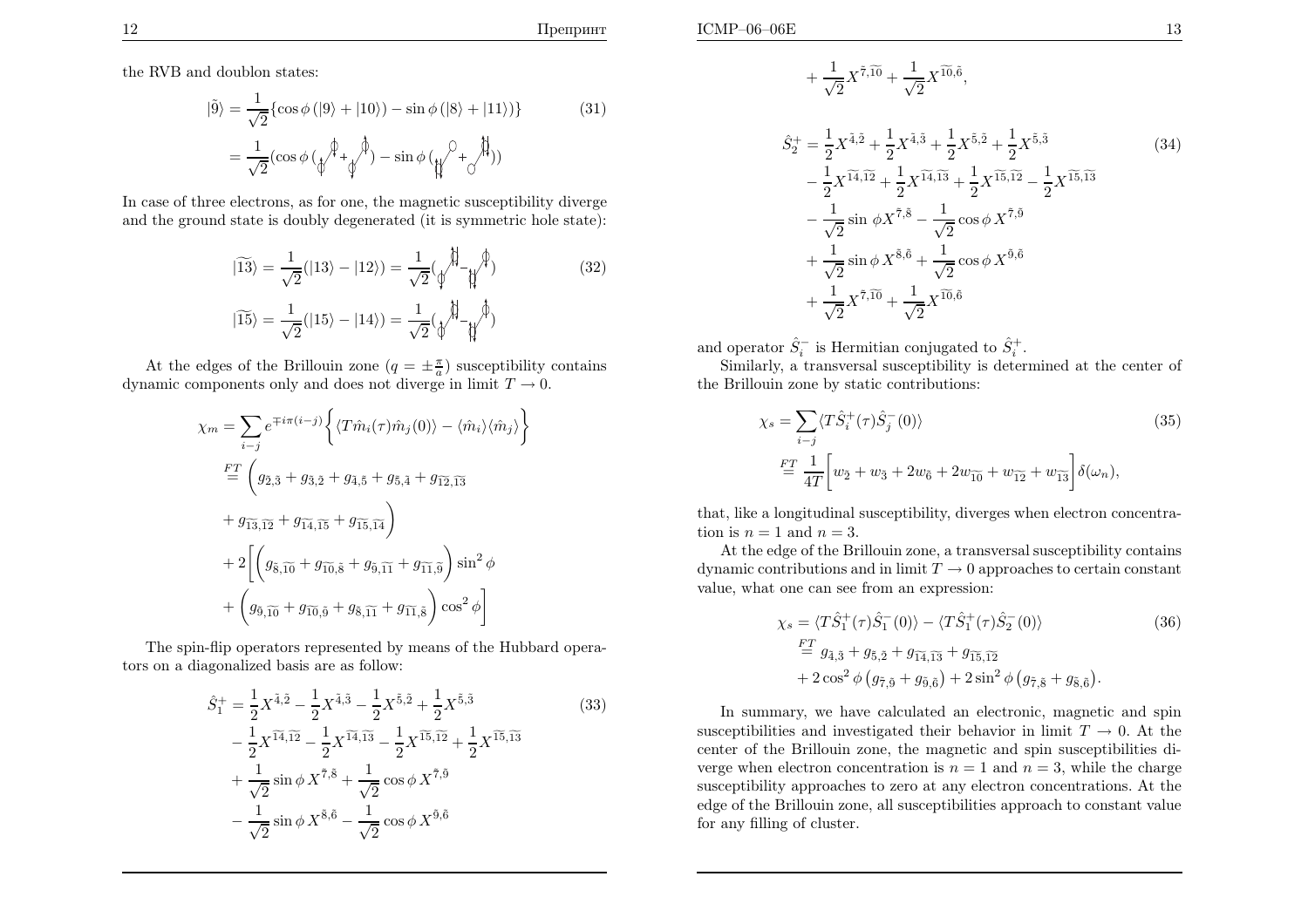$\mathcal H$ 

It is seen from the consideration of <sup>a</sup> two-site cluster, that the ferromagnetism can appear in the case of odd number of electrons in system. Such result is in good agreement with Nagaoke solution [22], which has shown that if in system, described by the Hubbard model, <sup>a</sup> number of electrons is  $n_e = n \pm 1$  (*n*- number of sites) and  $U \to \infty$ , the ground state will be ferromagnetic for the simple lattices.

Now, let us investigate the Hubbard model on <sup>a</sup> three-site cluster. In this case, the frustration <sup>p</sup>henomenon can appear and it is interesting to research how it affects on the result.

### 4.1. Basic set of equations

We will start from the Hubbard Hamiltonian for the three-site cluster:

$$
\mathcal{H} = \sum_{i} (U\hat{n}_{i\uparrow}\hat{n}_{i\downarrow} - \mu \sum_{\sigma} \hat{n}_{i\sigma}) + t \sum_{i \neq j} \sum_{\sigma} (\hat{a}_{i\sigma}^{\dagger} \hat{a}_{j\sigma} + \hat{a}_{j\sigma}^{\dagger} \hat{a}_{i\sigma}), \qquad (37)
$$

where  $\sigma = \uparrow, \downarrow$  and  $[i, j] = (1, 2, 3)$ .

 A basis of states consist of <sup>64</sup> states which are grouped into sets of the states with the same number of electrons. In matrix representation, the Hamiltonian has <sup>a</sup> block structure. As in the previous case, <sup>a</sup> basis of states is created by functions in <sup>a</sup> particle number representation $|p\rangle = |n_{1\uparrow}, n_{1\downarrow}, n_{2\uparrow}, n_{2\downarrow}, n_{3\uparrow}, n_{3\downarrow}\rangle:$ we have one empty state

$$
|1\rangle = |0, 0, 0, 0, 0, 0\rangle, \qquad \mathcal{H}|1\rangle = 0,\tag{38}
$$

six states with one electron

$$
|2\rangle = |1, 0, 0, 0, 0, 0\rangle = \hat{a}_{1\uparrow}^{\dagger}|1\rangle,
$$
  
\n
$$
|3\rangle = |0, 0, 1, 0, 0, 0\rangle = \hat{a}_{2\uparrow}^{\dagger}|1\rangle,
$$
  
\n
$$
|4\rangle = |0, 0, 0, 0, 1, 0\rangle = \hat{a}_{3\uparrow}^{\dagger}|1\rangle,
$$
  
\n
$$
|5\rangle = |0, 1, 0, 0, 0, 0\rangle = \hat{a}_{1\downarrow}^{\dagger}|1\rangle,
$$
  
\n
$$
|6\rangle = |0, 0, 0, 1, 0, 0\rangle = \hat{a}_{2\downarrow}^{\dagger}|1\rangle,
$$
  
\n
$$
|7\rangle = |0, 0, 0, 0, 0, 1\rangle = \hat{a}_{3\downarrow}^{\dagger}|1\rangle,
$$

$$
\mathcal{H} = \begin{pmatrix}\n-\mu & t & t & 0 & 0 & 0 \\
t & -\mu & t & 0 & 0 & 0 \\
t & t & -\mu & 0 & 0 & 0 \\
0 & 0 & 0 & -\mu & t & t \\
0 & 0 & 0 & t & -\mu & t \\
0 & 0 & 0 & t & t & -\mu\n\end{pmatrix},
$$
\n(40)

nine states with two electrons with opposite spins

$$
|8\rangle = |1, 1, 0, 0, 0, 0\rangle = -\hat{a}_{1\downarrow}^{\dagger}|2\rangle = \hat{a}_{1\uparrow}^{\dagger}|5\rangle,
$$
  
\n
$$
|9\rangle = |1, 0, 0, 1, 0, 0\rangle = -\hat{a}_{2\downarrow}^{\dagger}|2\rangle = \hat{a}_{1\uparrow}^{\dagger}|6\rangle,
$$
  
\n
$$
|10\rangle = |1, 0, 0, 0, 0, 1\rangle = -\hat{a}_{3\downarrow}^{\dagger}|2\rangle = \hat{a}_{1\uparrow}^{\dagger}|7\rangle,
$$
  
\n
$$
|11\rangle = |0, 1, 1, 0, 0, 0\rangle = \hat{a}_{1\downarrow}^{\dagger}|3\rangle = -\hat{a}_{2\uparrow}^{\dagger}|5\rangle,
$$
  
\n
$$
|12\rangle = |0, 1, 0, 0, 1, 0\rangle = \hat{a}_{1\downarrow}^{\dagger}|4\rangle = -\hat{a}_{3\uparrow}^{\dagger}|5\rangle,
$$
  
\n
$$
|13\rangle = |0, 0, 1, 1, 0, 0\rangle = -\hat{a}_{2\downarrow}^{\dagger}|3\rangle = \hat{a}_{2\uparrow}^{\dagger}|6\rangle,
$$
  
\n
$$
|14\rangle = |0, 0, 1, 0, 0, 1\rangle = -\hat{a}_{3\downarrow}^{\dagger}|3\rangle = \hat{a}_{2\uparrow}^{\dagger}|7\rangle,
$$
  
\n
$$
|15\rangle = |0, 0, 0, 1, 1, 0\rangle = \hat{a}_{2\downarrow}^{\dagger}|4\rangle = -\hat{a}_{3\uparrow}^{\dagger}|6\rangle,
$$
  
\n
$$
|16\rangle = |0, 0, 0, 0, 1, 1\rangle = -\hat{a}_{3\downarrow}^{\dagger}|4\rangle = \hat{a}_{3\uparrow}^{\dagger}|7\rangle,
$$
  
\n
$$
\begin{pmatrix} U - 2\mu & t & t & -t & 0 & 0 & 0 & 0 \\ t & -2\mu & 0 & 0 & t & 0 & -t & 0 \\ t & t & -2\mu & 0 & 0 & t & 0 & t &
$$

and six states with two electrons with the same spins

$$
|17\rangle = |1, 0, 1, 0, 0, 0\rangle = -\hat{a}_{2\uparrow}^{\dagger}|2\rangle = \hat{a}_{1\uparrow}^{\dagger}|3\rangle,
$$
  
\n
$$
|18\rangle = |1, 0, 0, 0, 1, 0\rangle = -\hat{a}_{3\uparrow}^{\dagger}|2\rangle = \hat{a}_{1\uparrow}^{\dagger}|4\rangle,
$$
  
\n
$$
|19\rangle = |0, 0, 1, 0, 1, 0\rangle = -\hat{a}_{3\uparrow}^{\dagger}|3\rangle = \hat{a}_{2\uparrow}^{\dagger}|4\rangle,
$$
  
\n
$$
|20\rangle = |0, 1, 0, 1, 0, 0\rangle = -\hat{a}_{2\downarrow}^{\dagger}|5\rangle = \hat{a}_{1\downarrow}^{\dagger}|6\rangle,
$$
  
\n
$$
|21\rangle = |0, 1, 0, 0, 0, 1\rangle = -\hat{a}_{3\downarrow}^{\dagger}|5\rangle = \hat{a}_{1\downarrow}^{\dagger}|7\rangle,
$$
  
\n
$$
|22\rangle = |0, 1, 0, 1, 0, 0\rangle = -\hat{a}_{3\downarrow}^{\dagger}|6\rangle = \hat{a}_{2\downarrow}^{\dagger}|7\rangle,
$$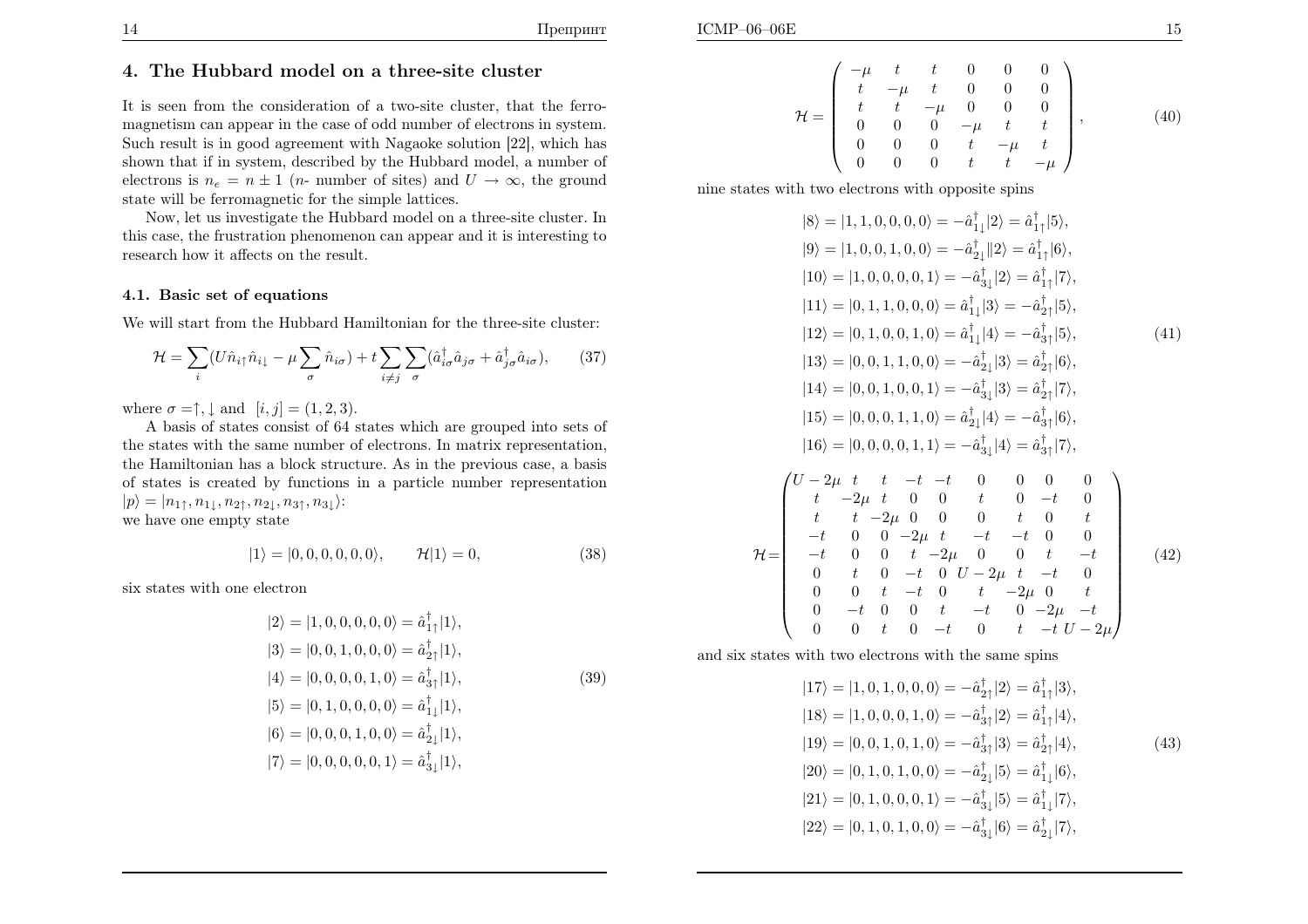$$
|34\rangle = |1, 1, 0, 0, 0, 1\rangle = \hat{a}_{3\downarrow}^{\dagger} |8\rangle = -\hat{a}_{1\downarrow}^{\dagger} |10\rangle = \hat{a}_{1\uparrow}^{\dagger} |21\rangle,
$$
  
\n
$$
|35\rangle = |1, 0, 0, 1, 0, 1\rangle = \hat{a}_{3\downarrow}^{\dagger} |9\rangle = -\hat{a}_{2\downarrow}^{\dagger} |10\rangle = \hat{a}_{1\uparrow}^{\dagger} |22\rangle,
$$
  
\n
$$
|36\rangle = |0, 1, 1, 1, 0, 0\rangle = \hat{a}_{2\downarrow}^{\dagger} |11\rangle = \hat{a}_{1\downarrow}^{\dagger} |13\rangle = -\hat{a}_{2\uparrow}^{\dagger} |20\rangle,
$$
  
\n
$$
|37\rangle = |0, 1, 1, 0, 0, 1\rangle = \hat{a}_{3\downarrow}^{\dagger} |11\rangle = \hat{a}_{1\downarrow}^{\dagger} |14\rangle = -\hat{a}_{2\uparrow}^{\dagger} |21\rangle,
$$
  
\n
$$
|38\rangle = |0, 1, 0, 1, 1, 0\rangle = -\hat{a}_{2\downarrow}^{\dagger} |12\rangle = \hat{a}_{1\downarrow}^{\dagger} |15\rangle = \hat{a}_{3\uparrow}^{\dagger} |20\rangle,
$$
  
\n
$$
|39\rangle = |0, 1, 0, 0, 1, 1\rangle = \hat{a}_{3\downarrow}^{\dagger} |12\rangle = \hat{a}_{1\downarrow}^{\dagger} |16\rangle = -\hat{a}_{3\uparrow}^{\dagger} |21\rangle,
$$
  
\n
$$
|40\rangle = |0, 0, 1, 1, 0, 1\rangle = \hat{a}_{3\downarrow}^{\dagger} |13\rangle = -\hat{a}_{2\downarrow}^{\dagger} |14\rangle = \hat{a}_{2\uparrow}^{\dagger} |22\rangle,
$$
  
\n
$$
|41\rangle = |0, 0, 0, 1, 1, 1\rangle = \hat{a}_{3\downarrow}^{\dagger} |15\rangle = \hat{a}_{2\
$$

$$
\mathcal{H} = \n\begin{pmatrix}\nU-3\mu & t & -t & -t & 0 & t & 0 & 0 & 0 \\
t & U-3\mu & t & 0 & -t & 0 & -t & 0 & 0 \\
-t & t & U-3\mu & 0 & 0 & 0 & 0 & t & -t \\
-t & 0 & 0 & -3\mu & t & -t & 0 & t & 0 \\
0 & -t & 0 & t & -3\mu & 0 & t & -t & 0 \\
t & 0 & 0 & -t & 0 & U-3\mu-t & 0 & t \\
0 & -t & 0 & 0 & t & -t & -3\mu & 0 & t \\
0 & 0 & t & t & -t & 0 & 0 & U-3\mu & -t \\
0 & 0 & -t & 0 & 0 & t & t & -t & U-3\mu\n\end{pmatrix}
$$
\n(50)

$$
|42\rangle = |0, 1, 0, 1, 0, 1\rangle = \hat{a}_{3\downarrow}^{\dagger} |20\rangle = -\hat{a}_{2\downarrow}^{\dagger} |21\rangle = \hat{a}_{1\downarrow}^{\dagger} |22\rangle, \tag{51}
$$

$$
\mathcal{H}|42\rangle = -3\mu|42\rangle. \tag{52}
$$

Nine states with four electrons and with total spin <sup>0</sup>

$$
|43\rangle = |1, 1, 1, 1, 0, 0\rangle = -\hat{a}_{2\downarrow}^{\dagger} |23\rangle = -\hat{a}_{1\downarrow}^{\dagger} |25\rangle
$$
  
\n
$$
= \hat{a}_{2\uparrow}^{\dagger} |33\rangle = \hat{a}_{1\uparrow}^{\dagger} |36\rangle,
$$
  
\n
$$
|44\rangle = |1, 1, 1, 0, 0, 1\rangle = -\hat{a}_{3\downarrow}^{\dagger} |23\rangle = -\hat{a}_{1\downarrow}^{\dagger} |26\rangle
$$
  
\n
$$
= \hat{a}_{2\uparrow}^{\dagger} |34\rangle = \hat{a}_{1\uparrow}^{\dagger} |37\rangle,
$$
  
\n
$$
|45\rangle = |1, 1, 0, 1, 1, 0\rangle = \hat{a}_{2\downarrow}^{\dagger} |24\rangle = -\hat{a}_{1\downarrow}^{\dagger} |27\rangle
$$
  
\n
$$
= -\hat{a}_{3\uparrow}^{\dagger} |33\rangle = \hat{a}_{1\uparrow}^{\dagger} |38\rangle,
$$
  
\n
$$
|46\rangle = |1, 1, 0, 0, 1, 1\rangle = -\hat{a}_{3\downarrow}^{\dagger} |24\rangle = -\hat{a}_{1\downarrow}^{\dagger} |28\rangle
$$

H $\left( \begin{array}{cccc} -2\mu & t & -t & 0 & 0 & 0 \ t & -2\mu & t & 0 & 0 & 0 \ -t & t & -2\mu & 0 & 0 & 0 \end{array} \right)$  $\overline{\mathcal{L}}$  $\begin{array}{ccccccccc}\n0 & 0 & 0 & -2\mu & t & -t \\
0 & 0 & 0 & t & -2\mu & t\n\end{array}$ 0 0 0  $-t$  t  $-2\mu$  $\setminus$  $\left( \frac{1}{2} \right)$ (44)

Nine states with three electrons and with total spin  $\frac{1}{2}$ 

$$
|23\rangle = |1, 1, 1, 0, 0, 0\rangle = \hat{a}_{2\uparrow}^{\dagger} |8\rangle = \hat{a}_{1\uparrow}^{\dagger} |11\rangle = -\hat{a}_{1\downarrow}^{\dagger} |17\rangle,
$$
  
\n
$$
|24\rangle = |1, 1, 0, 0, 1, 0\rangle = \hat{a}_{3\uparrow}^{\dagger} |8\rangle = \hat{a}_{1\uparrow}^{\dagger} |12\rangle = -\hat{a}_{1\downarrow}^{\dagger} |18\rangle,
$$
  
\n
$$
|25\rangle = |1, 0, 1, 1, 0, 0\rangle = -\hat{a}_{2\uparrow}^{\dagger} |9\rangle = \hat{a}_{1\uparrow}^{\dagger} |13\rangle = \hat{a}_{2\downarrow}^{\dagger} |17\rangle,
$$
  
\n
$$
|26\rangle = |1, 0, 1, 0, 0, 1\rangle = -\hat{a}_{2\uparrow}^{\dagger} |10\rangle = \hat{a}_{1\uparrow}^{\dagger} |14\rangle = \hat{a}_{3\downarrow}^{\dagger} |17\rangle,
$$
  
\n
$$
|27\rangle = |1, 0, 0, 1, 1, 0\rangle = \hat{a}_{3\uparrow}^{\dagger} |9\rangle = \hat{a}_{1\uparrow}^{\dagger} |15\rangle = -\hat{a}_{2\downarrow}^{\dagger} |18\rangle,
$$
  
\n
$$
|28\rangle = |1, 0, 0, 0, 1, 1\rangle = -\hat{a}_{3\uparrow}^{\dagger} |10\rangle = \hat{a}_{1\uparrow}^{\dagger} |16\rangle = \hat{a}_{3\downarrow}^{\dagger} |18\rangle,
$$
  
\n
$$
|29\rangle = |0, 1, 1, 0, 1, 0\rangle = \hat{a}_{3\uparrow}^{\dagger} |11\rangle = -\hat{a}_{2\uparrow}^{\dagger} |12\rangle = \hat{a}_{1\downarrow}^{\dagger} |19\rangle,
$$
  
\n
$$
|30\rangle = |0, 0, 1, 1, 1, 0\rangle = \hat{a}_{3\uparrow}^{\dagger} |13\rangle = \hat{a}_{2\uparrow
$$

$$
\mathcal{H} = \tag{46}
$$
\n
$$
\begin{pmatrix}\nU-3\mu & t & -t & -t & 0 & 0 & t & 0 & 0 \\
t & U-3\mu & 0 & 0 & t & -t & -t & 0 & 0 \\
-t & 0 & U-3\mu & t & -t & 0 & 0 & t & 0 \\
-t & 0 & t & -3\mu & 0 & t & 0 & 0 & -t \\
0 & t & -t & 0 & -3\mu & -t & 0 & t & 0 \\
0 & -t & 0 & t & -t & U-3\mu & 0 & 0 & t \\
t & -t & 0 & 0 & 0 & 0 & -3\mu & -t & t \\
0 & 0 & t & 0 & t & 0 & -t & U-3\mu & -t \\
0 & 0 & 0 & -t & 0 & t & t & -t & U-3\mu\n\end{pmatrix}
$$
\n
$$
(46)
$$

one state with three electrons and total spin  $\frac{3}{2}$ 

$$
|32\rangle = |1, 0, 1, 0, 1, 0\rangle = \hat{a}_{3\uparrow}^{\dagger}|17\rangle = \hat{a}_{2\uparrow}^{\dagger}|18\rangle = \hat{a}_{1\uparrow}^{\dagger}|19\rangle, \tag{47}
$$

$$
\mathcal{H}|32\rangle = -3\mu|32\rangle. \tag{48}
$$

Similarly for the states with total spin  $-\frac{1}{2}$ 

$$
|33\rangle = |1, 1, 0, 1, 0, 0\rangle = \hat{a}_{2\downarrow}^{\dagger}|8\rangle = -\hat{a}_{1\downarrow}^{\dagger}|9\rangle = \hat{a}_{1\uparrow}^{\dagger}|20\rangle,
$$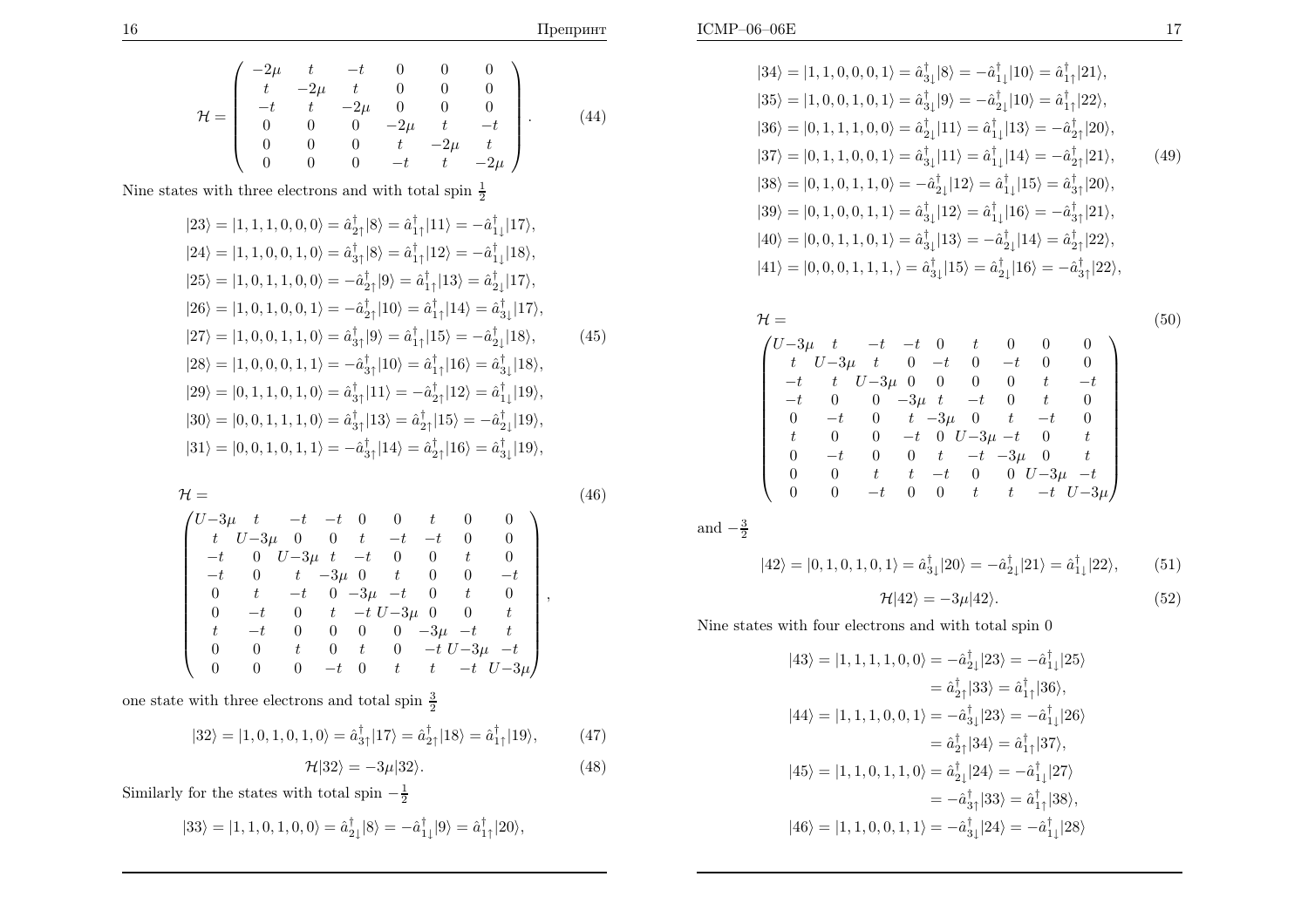(53)

$$
= \hat{a}_{1\downarrow}^{\dagger} |40\rangle = -\hat{a}_{2\uparrow}^{\dagger} |42\rangle,
$$
  
\n
$$
|57\rangle = |0, 1, 0, 1, 1, 1\rangle = -\hat{a}_{3\downarrow}^{\dagger} |38\rangle = -\hat{a}_{2\downarrow}^{\dagger} |39\rangle
$$
  
\n
$$
= \hat{a}_{1\downarrow}^{\dagger} |41\rangle = \hat{a}_{3\uparrow}^{\dagger} |42\rangle,
$$
  
\n
$$
\mathcal{H} = \begin{pmatrix} U - 4\mu & -t & t & 0 & 0 & 0 \\ -t & U - 4\mu & -t & 0 & 0 & 0 \\ t & -t & U - 4\mu & 0 & 0 & 0 \\ 0 & 0 & 0 & U - 4\mu & -t & t \\ 0 & 0 & 0 & -t & U - 4\mu & -t \\ 0 & 0 & 0 & t & -t & U - 4\mu \end{pmatrix}.
$$
 (56)

Six states with five electrons

$$
|58\rangle = |1, 1, 1, 1, 1, 0\rangle = \hat{a}_{3\uparrow}^{\dagger} |43\rangle = \hat{a}_{2\uparrow}^{\dagger} |45\rangle
$$
  
\n
$$
= \hat{a}_{1\uparrow}^{\dagger} |49\rangle = -\hat{a}_{2\downarrow}^{\dagger} |52\rangle = -\hat{a}_{1\downarrow}^{\dagger} |53\rangle,
$$
  
\n
$$
|59\rangle = |1, 1, 1, 0, 1, 1\rangle = -\hat{a}_{3\uparrow}^{\dagger} |44\rangle = \hat{a}_{2\uparrow}^{\dagger} |46\rangle
$$
  
\n
$$
= \hat{a}_{1\uparrow}^{\dagger} |50\rangle = \hat{a}_{3\downarrow}^{\dagger} |52\rangle = -\hat{a}_{1\downarrow}^{\dagger} |54\rangle,
$$
  
\n
$$
|60\rangle = |1, 0, 1, 1, 1, 1\rangle = -\hat{a}_{3\uparrow}^{\dagger} |47\rangle = -\hat{a}_{2\uparrow}^{\dagger} |48\rangle
$$
  
\n
$$
= \hat{a}_{1\uparrow}^{\dagger} |51\rangle = \hat{a}_{3\downarrow}^{\dagger} |53\rangle = \hat{a}_{2\downarrow}^{\dagger} |54\rangle,
$$
  
\n
$$
|61\rangle = |1, 1, 1, 1, 0, 1\rangle = \hat{a}_{3\downarrow}^{\dagger} |43\rangle = -\hat{a}_{2\downarrow}^{\dagger} |44\rangle
$$
  
\n
$$
= -\hat{a}_{1\downarrow}^{\dagger} |47\rangle = \hat{a}_{2\uparrow}^{\dagger} |55\rangle = \hat{a}_{1\uparrow}^{\dagger} |56\rangle,
$$
  
\n
$$
|62\rangle = |1, 1, 0, 1, 1, 1\rangle = \hat{a}_{3\downarrow}^{\dagger} |45\rangle = \hat{a}_{2\downarrow}^{\dagger} |46\rangle
$$
  
\n
$$
= -\hat{a}_{1\downarrow}^{\dagger} |48\rangle = -\hat{a}_{3\uparrow}^{\dagger} |55\rangle = \hat{a}_{1\uparrow}^
$$

Finally, we have one state with six electrons

$$
|64\rangle = |1, 1, 1, 1, 1, 1\rangle = -\hat{a}_{3\downarrow}^{\dagger}|58\rangle = -\hat{a}_{2\downarrow}^{\dagger}|59\rangle \tag{59}
$$

$$
= \hat{a}_{3\uparrow}^{\dagger}|34\rangle = \hat{a}_{1\uparrow}^{\dagger}|39\rangle,
$$
  
\n
$$
|47\rangle = |1, 0, 1, 1, 0, 1\rangle = -\hat{a}_{3\downarrow}^{\dagger}|25\rangle = \hat{a}_{2\downarrow}^{\dagger}|26\rangle
$$
  
\n
$$
= -\hat{a}_{2\uparrow}^{\dagger}|35\rangle = \hat{a}_{1\uparrow}^{\dagger}|40\rangle,
$$
  
\n
$$
|48\rangle = |1, 0, 0, 1, 1, 1\rangle = -\hat{a}_{3\downarrow}^{\dagger}|27\rangle = -\hat{a}_{2\downarrow}^{\dagger}|28\rangle
$$
  
\n
$$
= \hat{a}_{3\uparrow}^{\dagger}|35\rangle = \hat{a}_{1\uparrow}^{\dagger}|41\rangle,
$$
  
\n
$$
|49\rangle = |0, 1, 1, 1, 1, 0\rangle = \hat{a}_{2\downarrow}^{\dagger}|29\rangle = \hat{a}_{1\downarrow}^{\dagger}|30\rangle
$$
  
\n
$$
= -\hat{a}_{3\uparrow}^{\dagger}|36\rangle = -\hat{a}_{2\uparrow}^{\dagger}|38\rangle,
$$
  
\n
$$
|50\rangle = |0, 1, 1, 0, 1, 1\rangle = -\hat{a}_{3\downarrow}^{\dagger}|29\rangle = \hat{a}_{1\downarrow}^{\dagger}|31\rangle
$$
  
\n
$$
= \hat{a}_{3\uparrow}^{\dagger}|37\rangle = -\hat{a}_{2\uparrow}^{\dagger}|39\rangle,
$$
  
\n
$$
|51\rangle = |0, 0, 1, 1, 1, 1\rangle = -\hat{a}_{3\downarrow}^{\dagger}|30\rangle = -\hat{a}_{2\downarrow}^{\dagger}|31\rangle
$$
  
\n
$$
= \hat{a}_{3\uparrow}^{\dagger}|40\rangle = \hat{a}_{2\uparrow}^{\dagger}|41\rangle,
$$

$$
\mathcal{H} = \begin{pmatrix}\n2U & t & -t & 0 & t & 0 & -t & 0 & 0 \\
t & U & 0 & t & -t & 0 & 0 & t & 0 \\
-t & 0 & U & -t & 0 & t & -t & 0 & 0 \\
0 & t & -t & 2U & 0 & t & 0 & -t & 0 \\
t & -t & 0 & 0 & U & -t & 0 & 0 & t \\
0 & 0 & t & t & -t & U & 0 & 0 & t \\
-t & 0 & -t & 0 & 0 & 0 & U & -t & -t \\
0 & t & 0 & -t & 0 & 0 & -t & U & -t \\
0 & 0 & 0 & 0 & t & t & -t & -t & 2U\n\end{pmatrix}
$$
\n(54)

and six states with total spin  $\pm 1$ 

$$
|52\rangle = |1, 1, 1, 0, 1, 0\rangle = -\hat{a}_{3\uparrow}^{\dagger}|23\rangle = \hat{a}_{2\uparrow}^{\dagger}|24\rangle
$$
  
\n
$$
= \hat{a}_{1\uparrow}^{\dagger}|29\rangle = -\hat{a}_{1\downarrow}^{\dagger}|32\rangle,
$$
  
\n
$$
|53\rangle = |1, 0, 1, 1, 1, 0\rangle = -\hat{a}_{3\uparrow}^{\dagger}|25\rangle = -\hat{a}_{2\uparrow}^{\dagger}|27\rangle
$$
  
\n
$$
= \hat{a}_{1\uparrow}^{\dagger}|30\rangle = \hat{a}_{1\downarrow}^{\dagger}|32\rangle,
$$
  
\n
$$
|54\rangle = |1, 0, 1, 0, 1, 1\rangle = \hat{a}_{3\uparrow}^{\dagger}|26\rangle = -\hat{a}_{2\uparrow}^{\dagger}|28\rangle
$$
  
\n
$$
= \hat{a}_{1\uparrow}^{\dagger}|31\rangle = -\hat{a}_{3\downarrow}^{\dagger}|32\rangle,
$$
  
\n
$$
|55\rangle = |1, 1, 0, 1, 0, 1\rangle = -\hat{a}_{3\downarrow}^{\dagger}|33\rangle = \hat{a}_{2\downarrow}^{\dagger}|34\rangle
$$
  
\n
$$
= -\hat{a}_{1\downarrow}^{\dagger}|35\rangle = \hat{a}_{1\uparrow}^{\dagger}|42\rangle,
$$
  
\n
$$
|56\rangle = |0, 1, 1, 1, 0, 1\rangle = -\hat{a}_{3\downarrow}^{\dagger}|36\rangle = \hat{a}_{2\downarrow}^{\dagger}|37\rangle
$$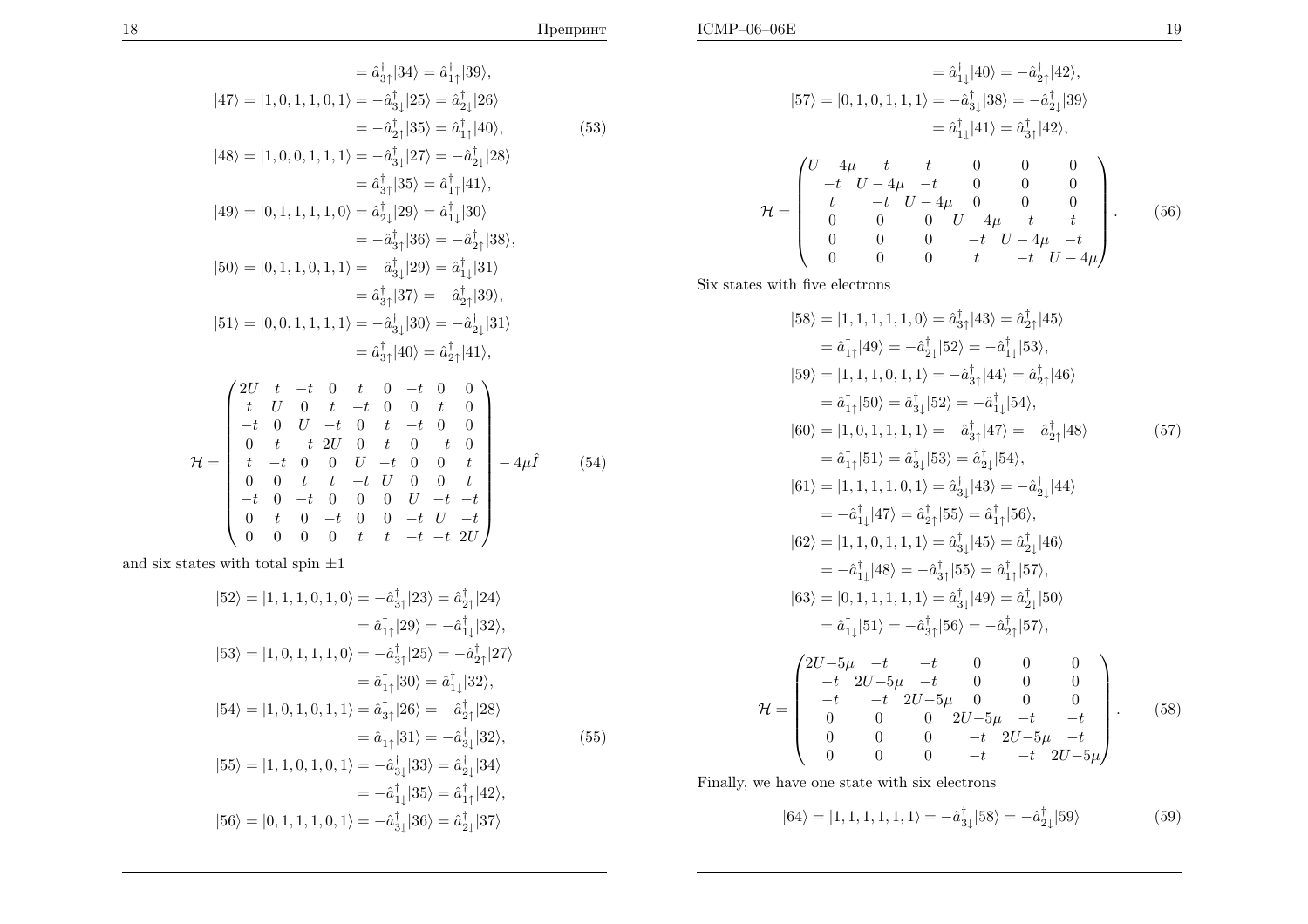

# Figure 1.  $n(\mu)$  plot for  $t > 0$  and  $T = 0$ .

$$
= -\hat{a}_{1\downarrow}^{\dagger}|60\rangle = \hat{a}_{3\uparrow}^{\dagger}|61\rangle = \hat{a}_{2\uparrow}^{\dagger}|62\rangle = \hat{a}_{1\uparrow}^{\dagger}|63\rangle,
$$
  

$$
\mathcal{H}|64\rangle = (3U - 6\mu)|64\rangle.
$$
 (60)

### 4.2. Diagonalization of the Hamiltonian

The unitary transformation, that diagonalize the Hamiltonian can be constructed by the eigenvectors of this Hamiltonian. The problem on eigenvectors and eigenvalues is solved numerically. We consider the case  $U = 10t$  ( $U \gg t$ ). The small fields  $h_i \sim 10^{-5}$  at different sites, and to the chamical potential for different orientation of spins (of the same to the chemical potential for different orientation of spins (of the same degree of smallness) with condition  $\sum_{\sigma} \Delta \mu_{\sigma} = 0$ , were introduced in the Hamiltonian for avoiding the degeneracy of eigenvalues.

Below all energetic quantities are <sup>g</sup>iven in units of <sup>t</sup>. For calculating the susceptibilities we use the same formula  $(12)$ . It should be noticed that matrices of the unitary transformation  $V^{p\tilde{p}}$  are calculated numerically and have dimension  $64 \times 64$ . In fig.1 we present dependence of the electron concentration on the chemical potential value at  $T=0$  and  $t > 0.$ 

When  $\mu=-1$ , we have degeneracy and states with zero, one and two electrons have the lowest energy simultaneously, but if  $\mu$  goes down then the state with "0" electrons is the lowest one and if  $\mu$  goes up, the state with two electrons will be the ground state. In case of negative value of <sup>t</sup>, this dependence will be symmetric with regards to replacements  $\mu \rightarrow (U/2 - \mu)$  and  $n \rightarrow (6 - n)$ .

The particle number operators represented by Hubbard operators on the initial basis are:

$$
\hat{n}_1 = \hat{n}_{1\uparrow} + \hat{n}_{1\downarrow} = X^{2,2} + X^{5,5} + 2X^{8,8} + X^{9,9} \tag{61}
$$
\n
$$
+ X^{10,10} + X^{11,11} + X^{12,12} + X^{17,17} + X^{18,18}
$$
\n
$$
+ X^{20,20} + X^{21,21} + 2X^{23,23} + 2X^{24,24} + X^{25,25}
$$
\n
$$
+ X^{26,26} + X^{27,27} + X^{28,28} + X^{29,29} + X^{32,32}
$$
\n
$$
+ 2X^{33,33} + 2X^{34,34} + X^{35,35} + X^{36,36} + X^{37,37}
$$
\n
$$
+ X^{38,38} + X^{39,39} + X^{42,42} + 2X^{43,43} + 2X^{44,44}
$$
\n
$$
+ 2X^{45,45} + 2X^{46,46} + X^{47,47} + X^{48,48} + X^{49,49}
$$
\n
$$
+ X^{50,50} + 2X^{52,52} + X^{53,53} + X^{54,54} + 2X^{55,55}
$$
\n
$$
+ X^{56,56} + X^{57,57} + 2X^{58,58} + 2X^{59,59} + X^{60,60}
$$
\n
$$
+ 2X^{61,61} + 2X^{62,62} + X^{63,63} + 2X^{64,64},
$$
\n(8)

$$
\hat{n}_2 = \hat{n}_{2\uparrow} + \hat{n}_{2\downarrow} = X^{3,3} + X^{6,6} + X^{9,9} + X^{11,11} \tag{62}
$$
\n
$$
+ 2X^{13,13} + X^{14,14} + X^{15,15} + X^{17,17} + X^{19,19}
$$
\n
$$
+ X^{20,20} + X^{22,22} + X^{23,23} + 2X^{25,25} + X^{26,26}
$$
\n
$$
+ X^{27,27} + X^{29,29} + 2X^{30,30} + X^{31,31} + X^{32,32}
$$
\n
$$
+ X^{33,33} + X^{35,35} + 2X^{36,36} + X^{37,37} + X^{38,38}
$$
\n
$$
+ 2X^{40,40} + X^{41,41} + X^{42,42} + 2X^{43,43} + X^{44,44}
$$
\n
$$
+ X^{45,45} + X^{47,47} + X^{48,48} + 2X^{49,49} + X^{50,50}
$$
\n
$$
+ 2X^{51,51} + X^{52,52} + 2X^{53,53} + X^{54,54} + X^{55,55}
$$
\n
$$
+ 2X^{56,56} + X^{57,57} + 2X^{58,58} + X^{59,59} + 2X^{60,60}
$$
\n
$$
+ 2X^{61,61} + X^{62,62} + 2X^{63,63} + 2X^{64,64},
$$
\n(81)

$$
\hat{n}_3 = \hat{n}_{3\uparrow} + \hat{n}_{3\downarrow} = X^{4,4} + X^{7,7} + X^{10,10}
$$
\n
$$
+ X^{12,12} + X^{14,14} + X^{15,15} + 2X^{16,16} + X^{18,18}
$$
\n
$$
+ X^{19,19} + X^{21,21} + X^{22,22} + X^{24,24} + X^{26,26}
$$
\n
$$
+ X^{27,27} + X^{28,28} + X^{29,29} + X^{30,30} + 2X^{31,31}
$$
\n
$$
+ X^{32,32} + X^{34,34} + X^{35,35} + X^{37,37} + X^{38,38}
$$
\n
$$
+ 2X^{39,39} + X^{40,40} + 2X^{41,41} + X^{42,42} + X^{44,44}
$$
\n(63)

$$
(62)
$$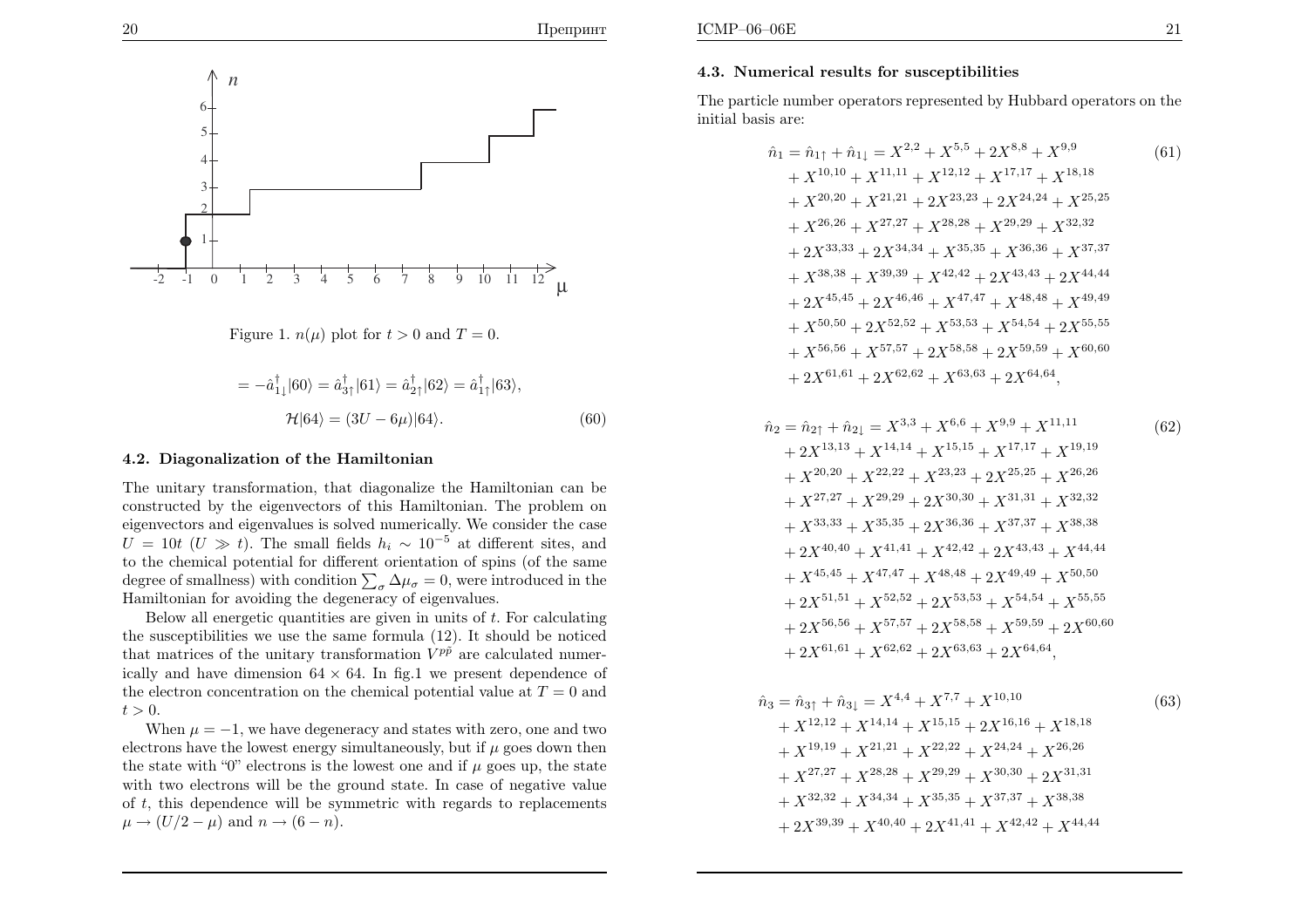$$
+ X^{45,45} + X^{46,46} + X^{47,47} + 2X^{48,48} + X^{49,49} + 2X^{50,50} + 2X^{51,51} + X^{52,52} + X^{53,53} + 2X^{54,54} + X^{55,55} + X^{56,56} + 2X^{57,57} + X^{58,58} + 2X^{59,59} + 2X^{60,60} + X^{61,61} + 2X^{62,62} + 2X^{63,63} + 2X^{64,64},
$$

Now, let us find electronic susceptibility in the center and out of the center of the Brillouin zone  $(q = 0, \pm \frac{2\pi}{3a})$ . By means of numerical calculations we find the unitary transformation, which diagonalize Hamiltonian. Because we are interesting only in the low temperature behavior of the susceptibilities, we extract from the large number of terms in (12) only the one that involve the states with lowest energy. Then we have obtainedthat for  $q = 0$  electronic susceptibility is equal to:

$$
\chi_{c} = \sum_{i-j} \left\{ \langle T\hat{n}_{i}(\tau)\hat{n}_{j}(0) \rangle - \langle \hat{n}_{i} \rangle \langle \hat{n}_{j} \rangle \right\}
$$
(64)  
\n
$$
\stackrel{FT}{=} -0.1(g_{\overline{28},\overline{30}} + g_{\overline{30},\overline{28}}) + 0.12(g_{\overline{49},\overline{50}} + g_{\overline{50},\overline{49}}) + 0.2(g_{\overline{43},\overline{45}} + g_{\overline{45},\overline{43}}) + 0.1(g_{\overline{45},\overline{47}} + g_{\overline{47},\overline{45}}) + 0.1(g_{\overline{48},\overline{51}} + g_{\overline{51},\overline{48}}) + 0.1(g_{\overline{44},\overline{45}} + g_{\overline{45},\overline{44}}) + 0.1(g_{\overline{47},\overline{49}} + g_{\overline{49},\overline{47}}) + \frac{1}{T} \left[ 0.9w_{\overline{3}}w_{\overline{4}} + 0.9w_{\overline{3}}w_{\overline{7}} + 0.2w_{\overline{14}}w_{\overline{20}} + 0.9w_{\overline{4}}w_{\overline{6}} + 0.9w_{\overline{6}}w_{\overline{7}} + 0.2w_{\overline{14}}w_{\overline{17}} + 0.2w_{\overline{14}}w_{\overline{20}} + 0.2w_{\overline{17}}w_{\overline{20}} - 0.2w_{\overline{58}}w_{\overline{61}} + n.s. \right] \delta(\omega_{n})
$$
(64)

(n.s. denote all other components, which do not contribute at  $T \to 0$ ).<br>As is seen from the expression, the susceptibility has both dynam

 As is seen from the expression, the susceptibility has both dynamic and static components. Analyzing its behavior in limit  $T \to 0$ , one can<br>see that for concentration  $n-1$  the ground states are  $\lambda = -\lambda z$ . see that for concentration  $n = 1$ , the ground states are  $\lambda_{min} = \lambda_{\tilde{3}} =$  $\lambda_{\tilde{4}} = \lambda_{\tilde{6}} = \lambda_{\tilde{7}}$  and susceptibility diverges at  $T \to 0$ ,  $\chi_n|_{T \to 0} \to \infty$ .<br>For two electrons:  $\lambda_{-1} = \lambda_{\tilde{6}} = \lambda_{\tilde{7}}$  and therefore the

For two electrons:  $\lambda_{min} = \lambda_{\widetilde{14}} = \lambda_{\widetilde{17}} = \lambda_{\widetilde{20}}$ , and therefore the sus-ceptibility diverges in this case too.

In the case of three electrons, the states with lowest energy are  $\lambda_{min}=$  $\lambda_{\widetilde{23}} = \lambda_{\widetilde{24}} = \lambda_{\widetilde{33}} = \lambda_{\widetilde{34}}$  and as a result susceptibility goes to zero.

When we have four electrons  $\lambda_{min} = \lambda_{\widetilde{44}}$  and at  $T \to 0$ , the suscep-<br>lity approaches constant value tibility approaches constant value.

For five electrons  $\lambda_{min} = \lambda_{\widetilde{58}} = \lambda_{\widetilde{61}}$ , and the susceptibility diverges for such cluster filling.

Out of the center of the Brillouin zone  $q = \pm \frac{2\pi}{3a}$ , the electronic susceptibility is equa<sup>l</sup>

$$
\chi_{c} = \sum_{i-j} e^{\mp i \frac{2\pi}{3} (i-j)} \left\{ \langle T\hat{n}_{i}(\tau)\hat{n}_{j}(0) \rangle - \langle \hat{n}_{i} \rangle \langle \hat{n}_{j} \rangle \right\}
$$
(65)  
\n
$$
\stackrel{FT}{=} 2(g_{\tilde{2},\tilde{3}} + g_{\tilde{3},\tilde{2}}) + 3.7(g_{\tilde{5},\tilde{9}} + g_{\tilde{9},\tilde{8}})
$$
  
\n
$$
+ 0.2(g_{\tilde{9},\tilde{1}\tilde{1}} + g_{\tilde{1}\tilde{1},\tilde{9}}) + 0.1(g_{\tilde{9},\tilde{1}\tilde{2}} + g_{\tilde{1}\tilde{2},\tilde{9}})
$$
  
\n
$$
+ 0.2(g_{\tilde{2}\tilde{3},\tilde{2}\tilde{8}} + g_{\tilde{2}\tilde{8},\tilde{2}\tilde{3}}) + 0.3(g_{\tilde{2}\tilde{3},\tilde{3}\tilde{1}} + g_{\tilde{3}\tilde{1},\tilde{2}\tilde{3}})
$$
  
\n
$$
+ 0.2(g_{\tilde{2}\tilde{6},\tilde{2}\tilde{8}} + g_{\tilde{2}\tilde{8},\tilde{2}\tilde{6}}) + 5.9(g_{\tilde{2}\tilde{6},\tilde{3}\tilde{0}} + g_{\tilde{3}\tilde{0},\tilde{2}\tilde{6}})
$$
  
\n
$$
+ 5.8(g_{\tilde{2}\tilde{8},\tilde{3}\tilde{0}} + g_{\tilde{3}\tilde{0},\tilde{2}\tilde{8}}) + (g_{\tilde{1}\tilde{2},\tilde{1}\tilde{2}} + g_{\tilde{1}\tilde{2},\tilde{1}\tilde{1}})
$$
  
\n
$$
+ 3(g_{\tilde{1}\tilde{4},\tilde{1}\tilde{5}} + g_{\tilde{1}\tilde{5},\tilde{1}\tilde{4}}) + 0.2(g_{\tilde{4}\tilde{6},\tilde{4}\tilde{7}} + g_{\tilde{4}\tilde{7},\tilde{4}\tilde{6}})
$$
  
\n
$$
+
$$

and in this case, the susceptibility will diverge if there is one electron ina system. In another cases  $(n = 2, 3, 4, 5, 6)$ , the susceptibility is a finite quantity.

The longitudinal susceptibility is built on the magnetic moment operators, which are expressed through the particle number operators andby means of the Hubbard operators on initial basis and are as follow:

$$
\hat{m}_1 = \hat{n}_{1\uparrow} - \hat{n}_{1\downarrow} = X^{2,2} - X^{5,5} + X^{9,9} + X^{10,10}
$$
\n
$$
- X^{11,11} - X^{12,12} + X^{17,17} + X^{18,18} - X^{20,20} - X^{21,21}
$$
\n
$$
+ X^{25,25} + X^{26,26} + X^{27,27} + X^{28,28} - X^{29,29} + X^{32,32}
$$
\n
$$
+ X^{35,35} - X^{36,36} - X^{37,37} - X^{38,38} - X^{39,39} - X^{42,42}
$$
\n
$$
+ X^{47,47} + X^{48,48} - X^{49,49} - X^{50,50} + X^{53,53} + X^{54,54}
$$
\n
$$
- X^{56,56} - X^{57,57} + X^{60,60} - X^{63,63},
$$
\n(66)

$$
\hat{m}_2 = \hat{n}_{2\uparrow} - \hat{n}_{2\downarrow} = X^{3,3} - X^{6,6} - X^{9,9} + X^{11,11} \tag{67}
$$
\n
$$
+ X^{14,14} - X^{15,15} + X^{17,17} + X^{19,19} - X^{20,20} - X^{22,22}
$$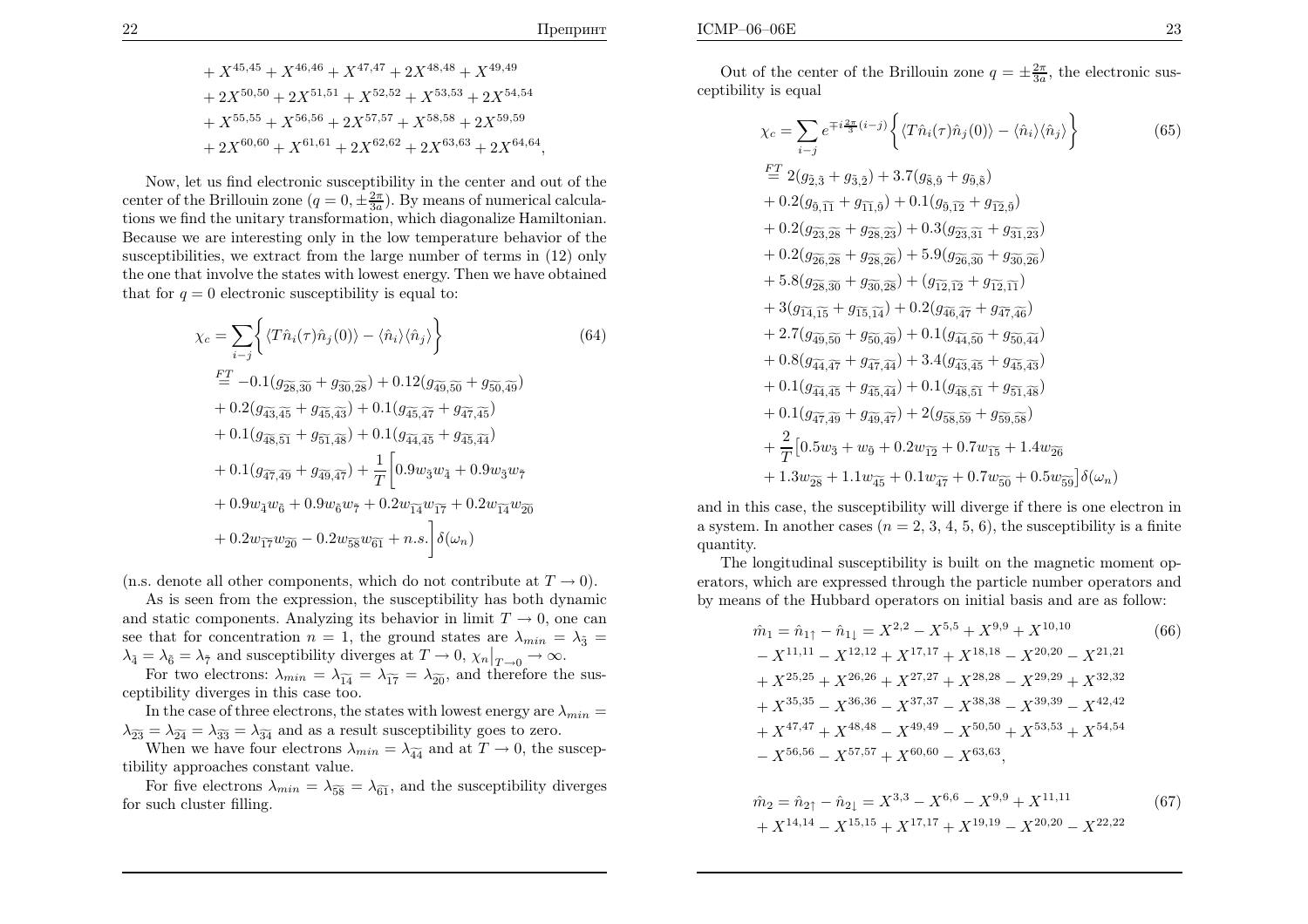$$
+ X^{23,23} + X^{26,26} - X^{27,27} + X^{29,29} + X^{31,31} + X^{32,32} - X^{33,33} - X^{35,35} + X^{37,37} - X^{38,38} - X^{41,41} - X^{42,42} + X^{44,44} - X^{45,45} - X^{48,48} + X^{50,50} + X^{52,52} + X^{54,54} - X^{55,55} - X^{57,57} + X^{59,59} - X^{62,62},
$$

$$
\hat{m}_3 = \hat{n}_{3\uparrow} - \hat{n}_{3\downarrow} = X^{4,4} - X^{7,7} - X^{10,10} + X^{12,12}
$$
\n
$$
- X^{14,14} + X^{15,15} + X^{18,18} + X^{19,19} - X^{21,21} - X^{22,22}
$$
\n
$$
+ X^{24,24} - X^{26,26} + X^{27,27} + X^{29,29} + X^{30,30} + X^{32,32}
$$
\n
$$
- X^{34,34} - X^{35,35} - X^{37,37} + X^{38,38} - X^{40,40} - X^{42,42}
$$
\n
$$
- X^{44,44} + X^{45,45} - X^{47,47} + X^{49,49} + X^{52,52} + X^{53,53}
$$
\n
$$
- X^{55,55} - X^{56,56} + X^{58,58} - X^{61,61}.
$$
\n(68)

At the center of the Brillouin zone  $(q = 0)$  the susceptibility contains the static components only:

$$
\chi_m = \sum_{i-j} \left\{ \langle T\hat{m}_i(\tau)\hat{m}_j(0) \rangle - \langle \hat{m}_i \rangle \langle \hat{m}_j \rangle \right\} \tag{69}
$$
\n
$$
\begin{aligned}\n&\stackrel{FT}{=} \frac{1}{T} \left[ 4w_3 w_{\tilde{\tau}} + 4w_4 w_{\tilde{\tau}} + 3w_3 w_{\tilde{6}} + 3w_4 w_{\tilde{6}} + 16w_{\tilde{1}\tilde{\tau}} w_{\tilde{2}\tilde{0}} \right. \\
&\quad + 4w_{\tilde{1}\tilde{4}} w_{\tilde{1}\tilde{\tau}} + 4w_{\tilde{1}\tilde{4}} w_{\tilde{2}\tilde{0}} + 4w_{\tilde{2}\tilde{3}} w_{\tilde{3}\tilde{3}} + 4w_{\tilde{2}\tilde{4}} w_{\tilde{3}\tilde{3}} \\
&\quad + 3w_{\tilde{2}\tilde{3}} w_{\tilde{3}\tilde{4}} + 3w_{\tilde{2}\tilde{4}} w_{\tilde{3}\tilde{4}} + 4w_{\tilde{5}\tilde{8}} w_{\tilde{6}\tilde{1}} + n.s. \left] \delta(\omega_n)\right.\n\end{aligned}
$$

and diverges when electron concentration is  $n = 2, 3, 5$ .

Out of the center of the Brillouin zone  $q = \pm \frac{2\pi}{3a}$ , the magnetic susceptibility contains both dynamic and static terms

$$
\chi_m = \sum_{i-j} e^{\mp i \frac{2\pi}{3} (i-j)} \left\{ \langle T\hat{m}_i(\tau)\hat{m}_j(0) \rangle - \langle \hat{m}_i \rangle \langle \hat{m}_j \rangle \right\}
$$
  
\n
$$
\stackrel{FT}{=} 2.02(g_{\tilde{2},\tilde{3}} + g_{\tilde{3},\tilde{2}}) + 2.01(g_{\tilde{17},\tilde{18}} + g_{\tilde{18},\tilde{17}})
$$
  
\n
$$
+ 2.96(g_{\tilde{12},\tilde{15}} + g_{\tilde{15},\tilde{12}}) + 2.73(g_{\tilde{11},\tilde{15}} + g_{\tilde{15},\tilde{11}})
$$
  
\n
$$
+ 0.28(g_{\tilde{3},\tilde{15}} + g_{\tilde{15},\tilde{8}}) + 2.94(g_{\tilde{12},\tilde{14}} + g_{\tilde{14},\tilde{12}})
$$
  
\n
$$
+ 0.04(g_{\tilde{3},\tilde{14}} + g_{\tilde{14},\tilde{9}}) + 0.01(g_{\tilde{3},\tilde{16}} + g_{\tilde{16},\tilde{9}})
$$
  
\n
$$
+ 1.99(g_{\tilde{26},\tilde{28}} + g_{\tilde{28},\tilde{26}}) + 1.92(g_{\tilde{26},\tilde{30}} + g_{\tilde{30},\tilde{26}})
$$
  
\n
$$
+ 1.92(g_{\tilde{28},\tilde{30}} + g_{\tilde{30},\tilde{28}}) + 7.56(g_{\tilde{23},\tilde{25}} + g_{\tilde{25},\tilde{25}})
$$
  
\n
$$
+ 0.24(g_{\tilde{25},\tilde{28}} + g_{\tilde{28},\tilde{25}}) + 0.2(g_{\tilde{25},\tilde{26}} + g_{\tilde{26},\tilde{25}})
$$

$$
+ 0.11(g_{\widetilde{23},\widetilde{30}} + g_{\widetilde{30},\widetilde{23}}) + 0.08(g_{\widetilde{23},\widetilde{28}} + g_{\widetilde{28},\widetilde{23}}) + 2.01(g_{\widetilde{52},\widetilde{53}} + g_{\widetilde{53},\widetilde{52}}) + 2.94(g_{\widetilde{47},\widetilde{50}} + g_{\widetilde{50},\widetilde{47}}) + 2.85(g_{\widetilde{44},\widetilde{50}} + g_{\widetilde{50},\widetilde{44}}) + 0.14(g_{\widetilde{43},\widetilde{50}} + g_{\widetilde{50},\widetilde{43}}) + 2.92(g_{\widetilde{47},\widetilde{49}} + g_{\widetilde{49},\widetilde{47}}) + 0.08(g_{\widetilde{45},\widetilde{49}} + g_{\widetilde{49},\widetilde{45}}) + 0.06(g_{\widetilde{45},\widetilde{50}} + g_{\widetilde{50},\widetilde{45}}) + 2.02(g_{\widetilde{58},\widetilde{59}} + g_{\widetilde{59},\widetilde{58}}) + \frac{2}{T}[0.49w_3 + 0.49w_{\widetilde{18}} + 1.84w_{\widetilde{23}} + 0.49w_{\widetilde{53}} + 0.49w_{\widetilde{59}}]\delta(\omega_n)
$$

Hence for  $n = 3$ , the static part of susceptibility diverges out of the center of the Brillouin zone. At temperatures close to zero, the dynamic part of susceptibility converges to positive constant for any filling of the cluster.

 And at last the spin (transverse) susceptibility is built on the spin-flip operators. On the initial basis:

$$
\hat{S}_{1}^{+} = \hat{a}_{1\uparrow}^{\dagger} \hat{a}_{1\downarrow} = X^{2,5} + X^{9,20} + X^{10,21} + X^{17,11} \n+ X^{18,12} + X^{25,36} + X^{26,37} + X^{27,38} + X^{28,39} \n+ X^{32,29} + X^{35,42} + X^{47,56} + X^{48,57} + X^{53,49} \n+ X^{54,50} + X^{60,63}, \n\hat{S}_{2}^{+} = \hat{a}_{2\uparrow}^{\dagger} \hat{a}_{2\downarrow} = X^{3,6} + X^{11,20} + X^{14,22} + X^{17,9} \n+ X^{19,15} + X^{23,33} + X^{26,35} + X^{29,38} + X^{31,41}
$$
\n(72)

+ 
$$
X^{32,27}
$$
 +  $X^{37,42}$  +  $X^{44,55}$  +  $X^{50,57}$  +  $X^{52,45}$   
+  $X^{54,48}$  +  $X^{59,62}$ ,

$$
\hat{S}_3^+ = \hat{a}_{3\uparrow}^{\dagger} \hat{a}_{3\downarrow} = X^{4,7} + X^{12,21} + X^{15,22} + X^{18,10} \n+ X^{19,14} + X^{24,34} + X^{27,35} + X^{29,37} + X^{30,40} \n+ X^{32,26} + X^{38,42} + X^{45,55} + X^{49,56} + X^{52,44} \n+ X^{53,47} + X^{58,61}.
$$
\n(73)

If we switch to new basis and do all necessary operations, we will obtain that at the center of the Brillouin zone, the susceptibility is as follows:

$$
\chi_s = \sum_{i-j} \langle T \hat{S}_i^+(\tau) \hat{S}_j^-(0) \rangle \tag{74}
$$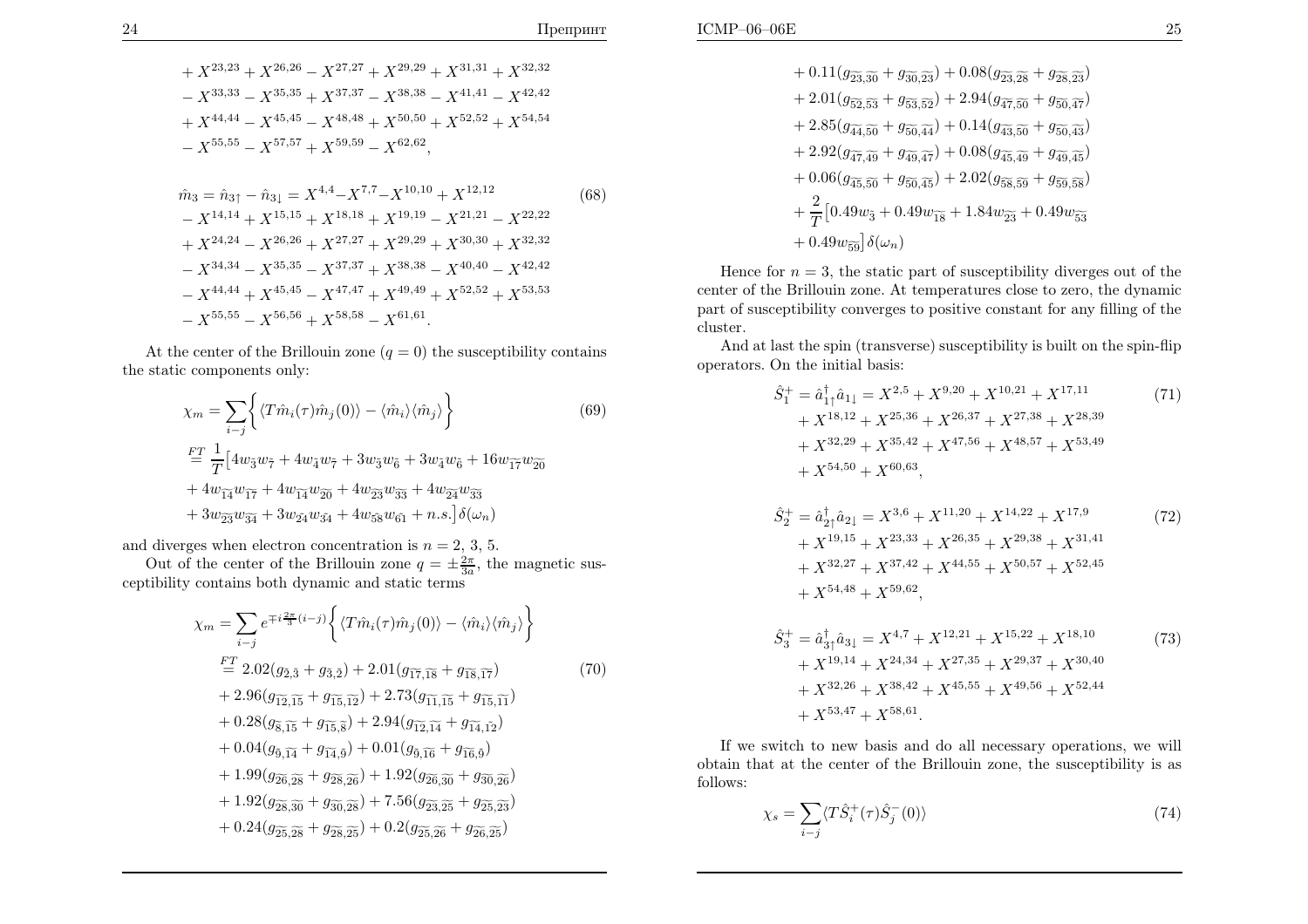$$
\begin{split} &\frac{FT}{T}\sum_{i=1}^{T}\bigg[ w_{\widetilde{2}}+w_{\widetilde{3}}+w_{\widetilde{4}}+4w_{\widetilde{14}}+4w_{\widetilde{15}}+4w_{\widetilde{16}}\\ &+1.024w_{\widetilde{23}}+1.024w_{\widetilde{24}}+7w_{\widetilde{25}}+w_{\widetilde{26}}+w_{\widetilde{27}}+w_{\widetilde{28}}\\ &+w_{\widetilde{29}}+w_{\widetilde{30}}+w_{\widetilde{31}}+3w_{\widetilde{35}}+4w_{\widetilde{49}}+4w_{\widetilde{50}}+4w_{\widetilde{51}}\\ &+w_{\widetilde{58}}+w_{\widetilde{59}}+w_{\widetilde{60}}\bigg]\delta(\omega_n) \end{split}
$$

At temperatures close to zero, it is obtained, that for concentration $n = 2 \lambda_{min} = \lambda_{\widetilde{14}} = \lambda_{\widetilde{17}} = \lambda_{\widetilde{20}}$  and the susceptibility follows to infinity. This states can be represented as <sup>a</sup> superposition of the initial states.

$$
|\widetilde{14}\rangle = 10^{-7}|8\rangle - 0.4|9\rangle + 0.4|10\rangle - 0.4|11\rangle \qquad (75)
$$
  
+ 0.4|12\rangle + 10^{-6}|13\rangle - 0.4|14\rangle - 0.4|15\rangle - 10^{-7}|16\rangle  

$$
\approx -0.4 \int_{1}^{2\pi} \int_{3}^{2\pi} + 0.4 \int_{1}^{2\pi} \int_{3}^{2\pi} - 0.4 \int_{1}^{2\pi} \int_{3}^{2\pi} - 0.4 \int_{1}^{2\pi} \int_{3}^{2\pi} \int_{0}^{2\pi} \frac{1}{3\pi} \frac{1}{3\pi} \frac{1}{3\pi} \frac{1}{3\pi} \frac{1}{3\pi} \frac{1}{3\pi} \frac{1}{3\pi} \frac{1}{3\pi} \frac{1}{3\pi} \frac{1}{3\pi} \frac{1}{3\pi} \frac{1}{3\pi} \frac{1}{3\pi} \frac{1}{3\pi} \frac{1}{3\pi} \frac{1}{3\pi} \frac{1}{3\pi} \frac{1}{3\pi} \frac{1}{3\pi} \frac{1}{3\pi} \frac{1}{3\pi} \frac{1}{3\pi} \frac{1}{3\pi} \frac{1}{3\pi} \frac{1}{3\pi} \frac{1}{3\pi} \frac{1}{3\pi} \frac{1}{3\pi} \frac{1}{3\pi} \frac{1}{3\pi} \frac{1}{3\pi} \frac{1}{3\pi} \frac{1}{3\pi} \frac{1}{3\pi} \frac{1}{3\pi} \frac{1}{3\pi} \frac{1}{3\pi} \frac{1}{3\pi} \frac{1}{3\pi} \frac{1}{3\pi} \frac{1}{3\pi} \frac{1}{3\pi} \frac{1}{3\pi} \frac{1}{3\pi} \frac{1}{3\pi} \frac{1}{3\pi} \frac{1}{3\pi} \frac{1}{3\pi} \frac{1}{3\pi} \frac{1}{3\pi} \frac{1}{3\pi} \frac{1}{3\pi} \frac{1}{3\pi} \frac{1}{3\pi} \frac{1}{3\pi} \frac{1}{3\pi} \frac{1}{3\pi} \frac{1}{3\pi} \frac{1}{3\pi} \
$$

is <sup>a</sup> superposition of the states with two opposite spins at different sites (something like an itinerant RVB bound) and

$$
|\widetilde{17}\rangle = 0.58|17\rangle - 0.58|18\rangle + 0.58|19\rangle
$$
\n
$$
= 0.58 \int_{10^{-3}}^{20} \sqrt{1 - 0.58} \int_{10^{-3}}^{20} \sqrt{1 - 0.58} \int_{0}^{20} \sqrt{1 - 0.58} \int_{0}^{20} \sqrt{1 - 0.58} \int_{0}^{20} \sqrt{1 - 0.58} \int_{0}^{20} \sqrt{1 - 0.58} \int_{0}^{20} \sqrt{1 - 0.58} \sqrt{1 - 0.58} \int_{0}^{20} \sqrt{1 - 0.58} \sqrt{1 - 0.58} \int_{0}^{20} \sqrt{1 - 0.58} \sqrt{1 - 0.58} \sqrt{1 - 0.58} \int_{0}^{20} \sqrt{1 - 0.58} \sqrt{1 - 0.58} \sqrt{1 - 0.58} \sqrt{1 - 0.58} \sqrt{1 - 0.58} \sqrt{1 - 0.58} \sqrt{1 - 0.58} \sqrt{1 - 0.58} \sqrt{1 - 0.58} \sqrt{1 - 0.58} \sqrt{1 - 0.58} \sqrt{1 - 0.58} \sqrt{1 - 0.58} \sqrt{1 - 0.58} \sqrt{1 - 0.58} \sqrt{1 - 0.58} \sqrt{1 - 0.58} \sqrt{1 - 0.58} \sqrt{1 - 0.58} \sqrt{1 - 0.58} \sqrt{1 - 0.58} \sqrt{1 - 0.58} \sqrt{1 - 0.58} \sqrt{1 - 0.58} \sqrt{1 - 0.58} \sqrt{1 - 0.58} \sqrt{1 - 0.58} \sqrt{1 - 0.58} \sqrt{1 - 0.58} \sqrt{1 - 0.58} \sqrt{1 - 0.58} \sqrt{1 - 0.58} \sqrt{1 - 0.58} \sqrt{1 - 0.58} \sqrt{1 - 0.58} \sqrt{1 - 0.58} \sqrt{1 - 0.58} \sqrt{1 - 0.58} \sqrt{1 - 0.58} \sqrt{1 - 0.58} \sqrt{1 - 0.58} \sqrt{1 - 0.58}
$$

$$
|20\rangle = 0.58|20\rangle - 0.58|21\rangle + 0.58|22\rangle
$$
\n
$$
= 0.58 \, \text{m/s}^2
$$
\n
$$
= 0.58 \, \text{m/s}^2
$$
\n
$$
- 0.58 \, \text{m/s}^2
$$
\n
$$
+ 0.58 \, \text{m/s}^2
$$
\n
$$
+ 0.58 \, \text{m/s}^2
$$
\n
$$
+ 0.58 \, \text{m/s}^2
$$
\n
$$
+ 0.58 \, \text{m/s}^2
$$
\n
$$
+ 0.58 \, \text{m/s}^2
$$
\n
$$
+ 0.58 \, \text{m/s}^2
$$

states with parallel spins.

For  $n = 3$ ,  $\chi_{m,s}|_{T \to 0} \to \infty$  and the relative states reflect frustration

$$
|23\rangle = -0.1|23\rangle + 0.02|24\rangle + 0.1|25\rangle - 0.8|26\rangle
$$
\n
$$
+ 0.37|27\rangle + 0.12|28\rangle + 0.42|29\rangle - 0.01|30\rangle - 0.13|31\rangle
$$
\n
$$
\approx -0.8 \int_{1}^{2\pi} \oint_{3\pi} + 0.37 \int_{1}^{2\pi} \oint_{3\pi} + 0.42 \int_{1}^{2\pi} \oint_{3\pi} + 0.4\pi \int_{1}^{2\pi} \oint_{3\pi} + 0.42 \int_{1}^{2\pi} \oint_{3\pi} + 0.42 \int_{1}^{2\pi} \oint_{3\pi} + 0.42 \int_{1}^{2\pi} \oint_{3\pi} + 0.42 \int_{1}^{2\pi} \oint_{3\pi} + 0.42 \int_{1}^{2\pi} \oint_{3\pi} + 0.42 \int_{1}^{2\pi} \oint_{3\pi} + 0.42 \int_{1}^{2\pi} \oint_{3\pi} + 0.42 \int_{1}^{2\pi} \oint_{3\pi} + 0.42 \int_{1}^{2\pi} \oint_{3\pi} + 0.42 \int_{1}^{2\pi} \oint_{3\pi} + 0.42 \int_{1}^{2\pi} \oint_{3\pi} + 0.42 \int_{1}^{2\pi} \oint_{3\pi} + 0.42 \int_{1}^{2\pi} \oint_{3\pi} + 0.42 \int_{1}^{2\pi} \oint_{3\pi} + 0.42 \int_{1}^{2\pi} \oint_{3\pi} + 0.42 \int_{1}^{2\pi} \oint_{3\pi} + 0.42 \int_{1}^{2\pi} \oint_{3\pi} + 0.42 \int_{1}^{2\pi} \oint_{3\pi} + 0.42 \int_{1}^{2\pi} \oint_{3\pi} + 0.42 \int_{1}^{2\pi} \oint_{3\pi} + 0.42 \int_{1}^{2\pi} \oint_{3\pi} + 0.42 \int_{1}^{2\pi} \oint_{3\pi} + 0.42 \int_{1}^{2\pi} \oint_{3\pi} + 0.42 \int_{1}^{2\pi} \
$$

$$
|24\rangle = 0.08|23\rangle - 0.1|24\rangle + 0.08|25\rangle - 0.03|26\rangle
$$
  
+ 0.7|27\rangle + 0.05|28\rangle - 0.67|29\rangle - 0.13|30\rangle + 0.04|31\rangle (79)

$$
|33\rangle = -0.1|33\rangle + 0.04|34\rangle - 0.5|35\rangle + 0.08|36\rangle
$$
\n
$$
-0.25|37\rangle + 0.77|38\rangle + 0.1|39\rangle + 0.004|40\rangle - 0.13|41\rangle
$$
\n
$$
\approx -0.5 \int_{1}^{2} \int_{-\frac{3}{2}}^{\frac{3}{2}} \rho - 0.25 \int_{1}^{2} \int_{-\frac{3}{2}}^{\frac{3}{2}} + 0.77 \int_{1}^{2} \rho
$$
\n
$$
(80)
$$

$$
|\widetilde{34}\rangle = 0.06|33\rangle - 0.12|34\rangle + 0.6|35\rangle + 0.1|36\rangle
$$
  
- 0.75|37\rangle + 0.15|38\rangle - 0.07|39\rangle - 0.1|40\rangle + 0.02|41\rangle (81)

For electron concentration  $n = 4$ :  $\lambda_{min} = \lambda_{\widetilde{43}}$ , and ground state is

$$
|43\rangle = -0.12|43\rangle + 0.4|44\rangle - 0.4|45\rangle - 0.12|46\rangle
$$
\n
$$
+ 0.4|47\rangle + 0.4|48\rangle - 0.4|49\rangle - 0.4|50\rangle + 0.12|51\rangle
$$
\n
$$
\approx 0.4 \lim_{t \to -\infty} \frac{2\pi}{t} - 0.4 \lim_{t \to -\infty} \frac{2\pi}{t} + 0.4 \lim_{t \to -\infty} \frac{2\pi}{t} - 0.4 \lim_{t \to -\infty} \frac{2\pi}{t} - 0.4 \lim_{t \to -\infty} \frac{2\pi}{t} - 0.4 \lim_{t \to -\infty} \frac{2\pi}{t} - 0.4 \lim_{t \to -\infty} \frac{2\pi}{t} - 0.4 \lim_{t \to -\infty} \frac{2\pi}{t} - 0.4 \lim_{t \to -\infty} \frac{2\pi}{t} - 0.4 \lim_{t \to -\infty} \frac{2\pi}{t} - 0.4 \lim_{t \to -\infty} \frac{2\pi}{t} - 0.4 \lim_{t \to -\infty} \frac{2\pi}{t} - 0.4 \lim_{t \to -\infty} \frac{2\pi}{t} - 0.4 \lim_{t \to -\infty} \frac{2\pi}{t} - 0.4 \lim_{t \to -\infty} \frac{2\pi}{t} - 0.4 \lim_{t \to -\infty} \frac{2\pi}{t} - 0.4 \lim_{t \to -\infty} \frac{2\pi}{t} - 0.4 \lim_{t \to -\infty} \frac{2\pi}{t} - 0.4 \lim_{t \to -\infty} \frac{2\pi}{t} - 0.4 \lim_{t \to -\infty} \frac{2\pi}{t} - 0.4 \lim_{t \to -\infty} \frac{2\pi}{t} - 0.4 \lim_{t \to -\infty} \frac{2\pi}{t} - 0.4 \lim_{t \to -\infty} \frac{2\pi}{t} - 0.4 \lim_{t \to -\infty} \frac{2\pi}{t} - 0.4 \lim_{t \to -\infty} \frac{2\pi}{t} - 0.4 \lim_{t \to -\infty}
$$

When  $n = 5, \lambda_{min} = \lambda_{\widetilde{58}} = \lambda_{\widetilde{61}}$ , then  $\chi_{m,s}|_{T\to 0} \to \infty$  and relative states are

$$
|\tilde{58}\rangle = 0.58|58\rangle + 0.58|59\rangle + 0.58|60\rangle
$$
\n(83)  
\n
$$
= 0.58 \underset{1}{\overset{2}{\bigcup}} + 0.58 \underset{1}{\overset{2}{\bigcup}} + 0.58 \underset{1}{\overset{2}{\bigcup}} + 0.58 \underset{1}{\overset{2}{\bigcup}} + 0.58 \underset{1}{\overset{2}{\bigcup}} + 0.58 \underset{1}{\overset{2}{\bigcup}} + 0.58 \underset{1}{\overset{2}{\bigcup}} + 0.58 \underset{1}{\overset{2}{\bigcup}} + 0.58 \underset{1}{\overset{2}{\bigcup}} + 0.58 \underset{1}{\overset{2}{\bigcup}} + 0.58 \underset{1}{\overset{2}{\bigcup}} + 0.58 \underset{1}{\overset{2}{\bigcup}} + 0.58 \underset{1}{\overset{2}{\bigcup}} + 0.58 \underset{1}{\overset{2}{\bigcup}} + 0.58 \underset{1}{\overset{2}{\bigcup}} + 0.58 \underset{1}{\overset{2}{\bigcup}} + 0.58 \underset{1}{\overset{2}{\bigcup}} + 0.58 \underset{1}{\overset{2}{\bigcup}} + 0.58 \underset{1}{\overset{2}{\bigcup}} + 0.58 \underset{1}{\overset{2}{\bigcup}} + 0.58 \underset{1}{\overset{2}{\bigcup}} + 0.58 \underset{1}{\overset{2}{\bigcup}} + 0.58 \underset{1}{\overset{2}{\bigcup}} + 0.58 \underset{1}{\overset{2}{\bigcup}} + 0.58 \underset{1}{\overset{2}{\bigcup}} + 0.58 \underset{1}{\overset{2}{\bigcup}} + 0.58 \underset{1}{\overset{2}{\bigcup}} + 0.58 \underset{1}{\overset{2}{\bigcup}} + 0.58 \underset{1}{\overset{2}{\bigcup}} + 0.58 \underset{1}{\overset{2}{\bigcup}} + 0.58 \underset{1}{\overset{2}{\bigcup}} + 0.58 \underset{1}{\overset{2}{\
$$

Out of the center of the Brillouin zone  $q = \pm \frac{2\pi}{3a}$  the susceptibility contains both static and dynamic components.

$$
\chi_s = \sum_{i-j} e^{\mp i \frac{2\pi}{3} (i-j)} \langle T \hat{S}_i^- (\tau) \hat{S}_j^- (0) \rangle \tag{85}
$$